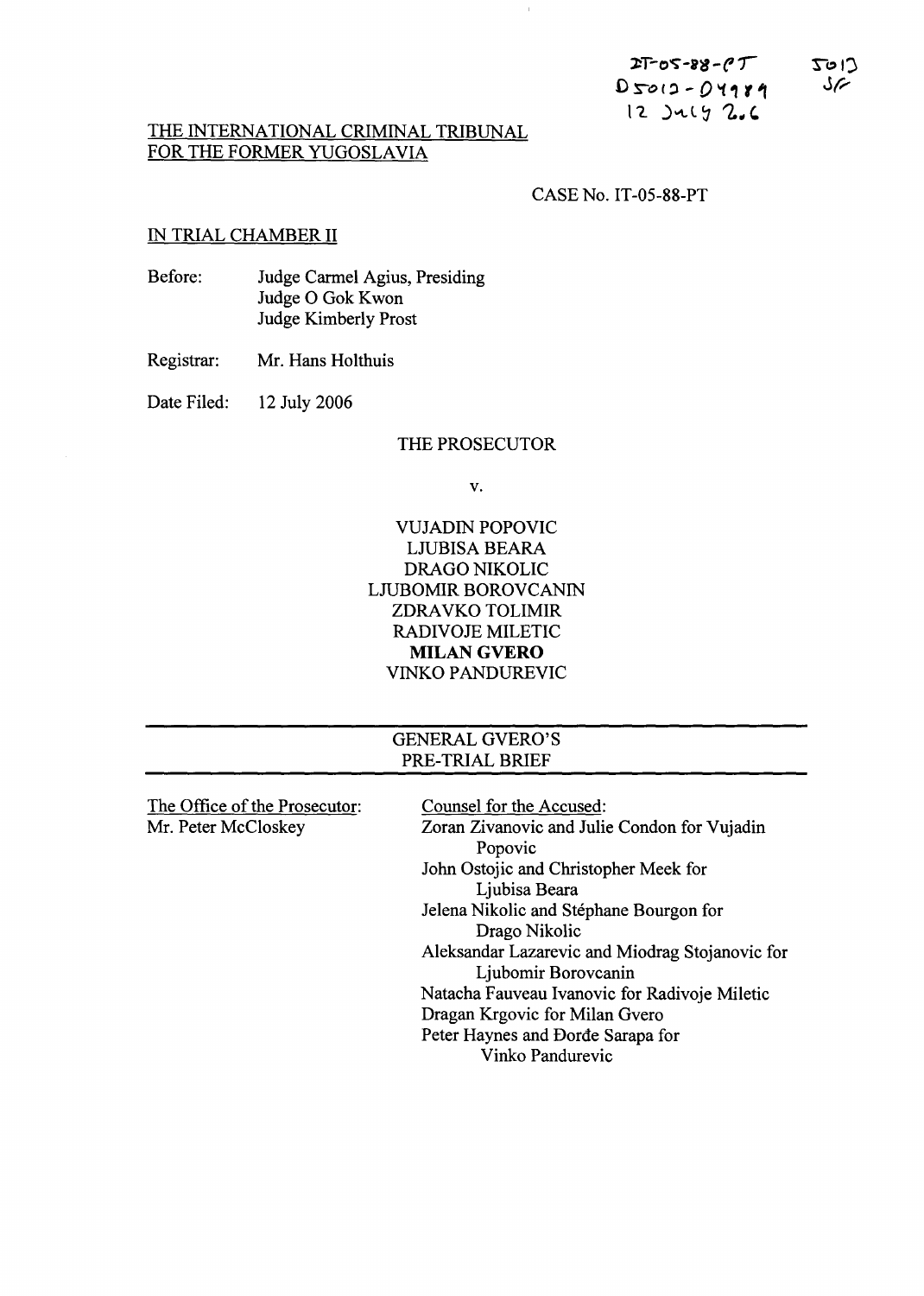# **TABLE OF CONTENTS**

and the

| Introduction                                                                                                                                                                                                                                                      | 03                                                             |
|-------------------------------------------------------------------------------------------------------------------------------------------------------------------------------------------------------------------------------------------------------------------|----------------------------------------------------------------|
| Procedural History                                                                                                                                                                                                                                                | 03                                                             |
| The Charges                                                                                                                                                                                                                                                       | 04                                                             |
| War Crimes<br><b>Crimes Against Humanity</b><br>Murder<br>Persecution<br>Murder<br><b>Cruel and Inhumane Treatment</b><br>Terrorising the Civilian Population<br>Destruction of Personal Property<br><b>Forcible Transfer</b><br>Forcible Transfer<br>Deportation | 04<br>07<br>10<br>10<br>11<br>11<br>11<br>12<br>12<br>12<br>13 |
| Forms of Liability                                                                                                                                                                                                                                                | 14                                                             |
| Individual Responsibility<br>Joint Criminal Enterprise<br><b>Aiding and Abetting</b><br><b>Superior Responsibility</b><br>Liability for Allegedly False Statements                                                                                                | 15<br>17<br>19<br>19<br>19                                     |
| The Trial                                                                                                                                                                                                                                                         | 21                                                             |
| Credibility of Witnesses<br><b>Rebuttal Evidence</b>                                                                                                                                                                                                              | 21<br>23                                                       |
| Written Statement Pursuant to Rule 65 ter (F)                                                                                                                                                                                                                     | 24                                                             |
| Nature of the Defence<br>Matters in Issue<br>Reasons Why the Matters are in Issue                                                                                                                                                                                 | 24<br>24<br>25                                                 |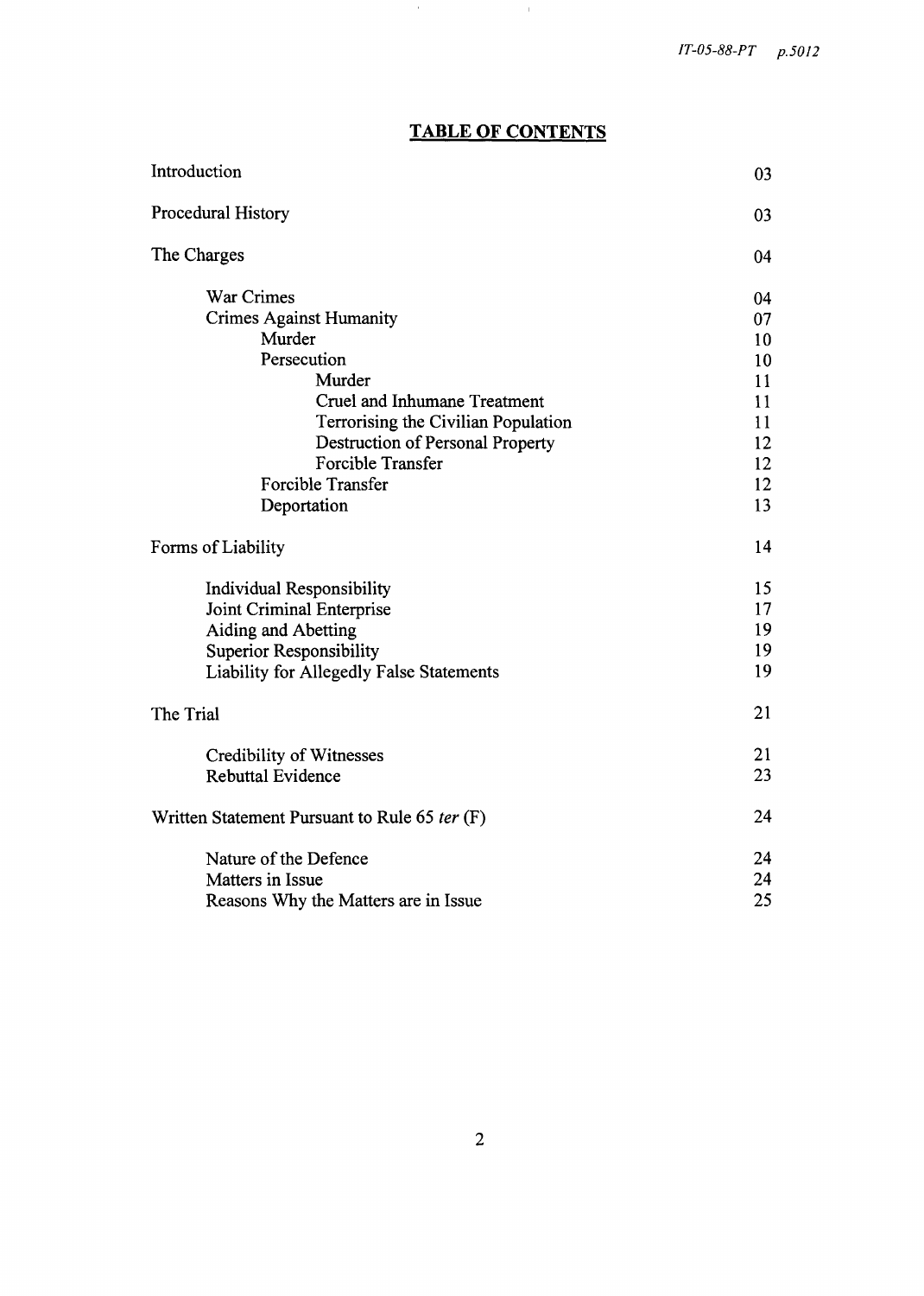## **Introduction**

1. General Milan Gvero respectfully submits this pre-trial brief pursuant to Rule *65* fer (F), which provides that:

> After submission by the Prosecutor of the items mentioned in paragraph (E), the pre-trial Judge shall order the defence, within a time-limit set by the pretrial Judge, and not later than three weeks before the Pre-Trial Conference, to file a pre-trial brief addressing the factual and legal issues, including a written statement setting out:

(i) in general terms, the nature of the accused's defence;

(ii) the matters with which the accused takes issue in the Prosecutor's pre-trial brief; and

(iii) in the case of each such matter, the reason why the accused takes issue with it.

## **Procedural** History

2. General Gvero was initially indicted on 10 February 2005 with Generals Militec and Tolimir. Upon motion from the Prosecution, his case was joined with the other accused in this case on 21 September 2005.<sup>1</sup> A Consolidated Amended Indictment was filed on 11 November 2005. The Trial Chamber ordered the Prosecution to amend the Indictment<sup>2</sup> and to file a Second Consolidated Amended Indictment ("Indictment"), filed on 14 June 2006, upon which the case will be tried.

3. On 24 February 2005, General Gvero voluntarily appeared in The Hague. He has pled not guilty. He was provisionally released on 22 July 2005 and has obeyed all of the conditions of provisional his release.

4. General Gvero filed preliminary motions challenging the concepts of "indirect co-perpetration" and "joint criminal enterprise without agreement". The Prosecution abandoned its allegations of "indirect co-perpetration" after the Appeals Chamber

<sup>&</sup>lt;sup>1</sup> Decision on Motion for Joinder (21 September 2005)

<sup>2</sup>*Decision on Motions Challenging the Indictment Pursuant to Rule* 72 *of the Rules* (31 May 2006)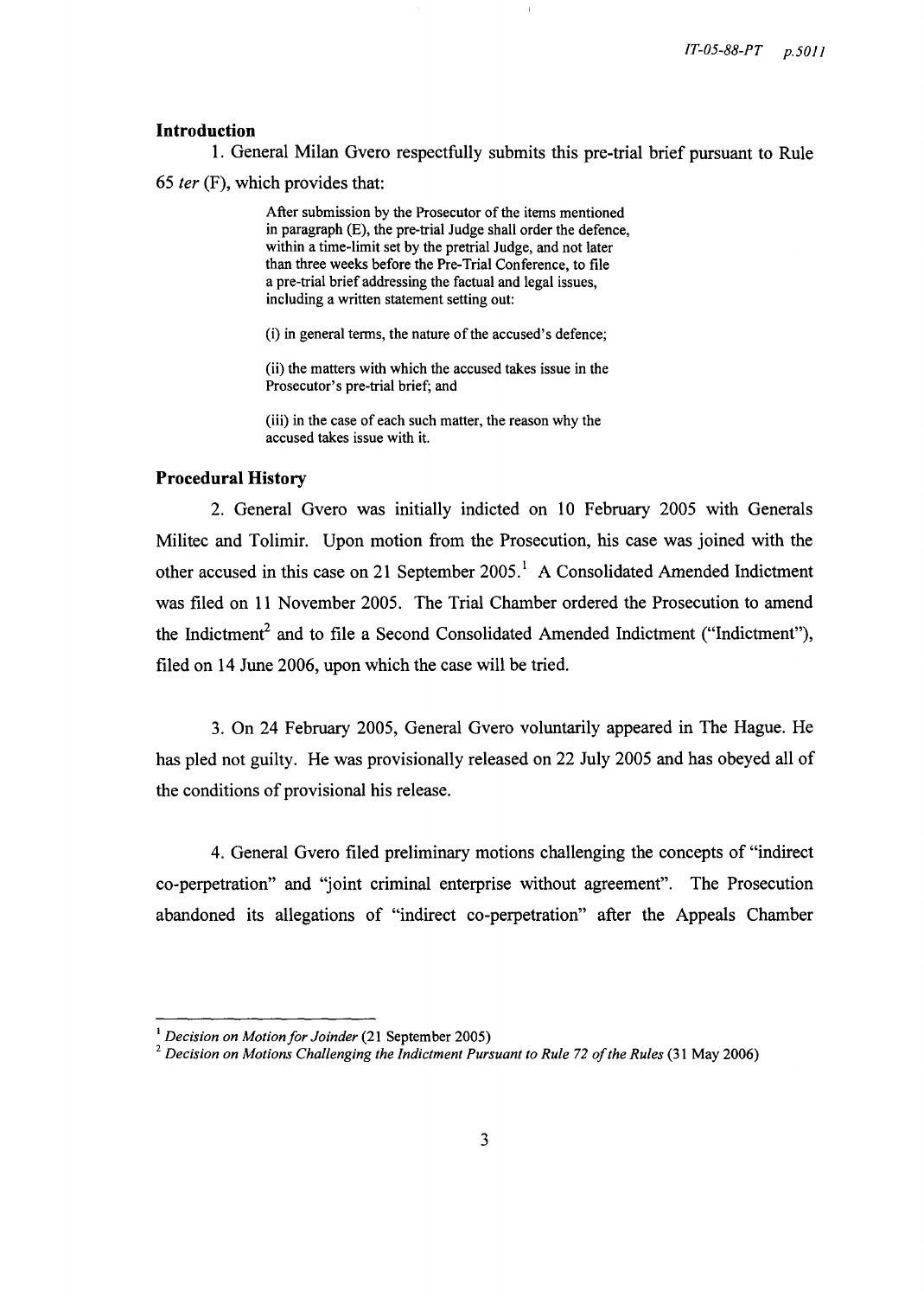decision in the *Stakic* case. 3 The Trial Chamber later ordered the "joint criminal enterprise without agreement" allegations struck from the Indictment.<sup>4</sup>

#### **The Charges**

5. General Gvero is charged in the following counts of the Indictment:

| Count Four:        | Murder as a Crime Against Humanity                  |
|--------------------|-----------------------------------------------------|
| Count Five:        | Murder as a War Crime                               |
| Count Six:         | Persecution—a Crime Against Humanity consisting of: |
|                    | Murder                                              |
|                    | Cruel and Inhumane Treatment                        |
|                    | Terrorising the Civilian Population                 |
|                    | Destruction of Personal Property                    |
|                    | Forcible Transfer                                   |
| <b>Count Seven</b> | Forcible Transfer—a Crime Against Humanity          |
| Count Eight        | Deportation—a Crime Against Humanity                |
|                    |                                                     |

## War Crimes

6. Article 3 of the Statute provides that:

The International Tribunal shall have the power to prosecute persons violating the laws or customs of war. Such violations shall include, but not be limited to:

(a) employment of poisonous weapons or other weapons calculated to cause unnecessary suffering; (b) wanton destruction of cities, towns or villages, or devastation not justified by military necessity; (c) attack, or bombardment, by whatever means, of undefended towns, villages, dwellings, or buildings; (d) seizure of, destruction or wilful damage done to institutions dedicated to religion, charity and education, the arts and sciences, historic monuments and works of art and science; (e) plunder of public or private property.

7. For the applicability of Article 3 of the Statute, two preliminary requirements must be satisfied. First, there must have been an armed conflict at the time the offences were allegedly committed. Second, there must be a close nexus between the armed conflict and the alleged offence; in other words, the acts of the accused must be "closely related" to the hostilities. The existence of an armed conflict must, at a minimum, have played a substantial part in the perpetrator's ability to commit the crime, his decision to

*<sup>3</sup> Prosecutor* v *Stakic,* No. IT-97-24-A, *Judgement* (22 March 2006) at para. 62; *Motion to Amend the Indictment* (29 March 2006)

<sup>&</sup>lt;sup>4</sup> Decision on Motions Challenging the Indictment Pursuant to Rule 72 of the Rules (31 May 2006)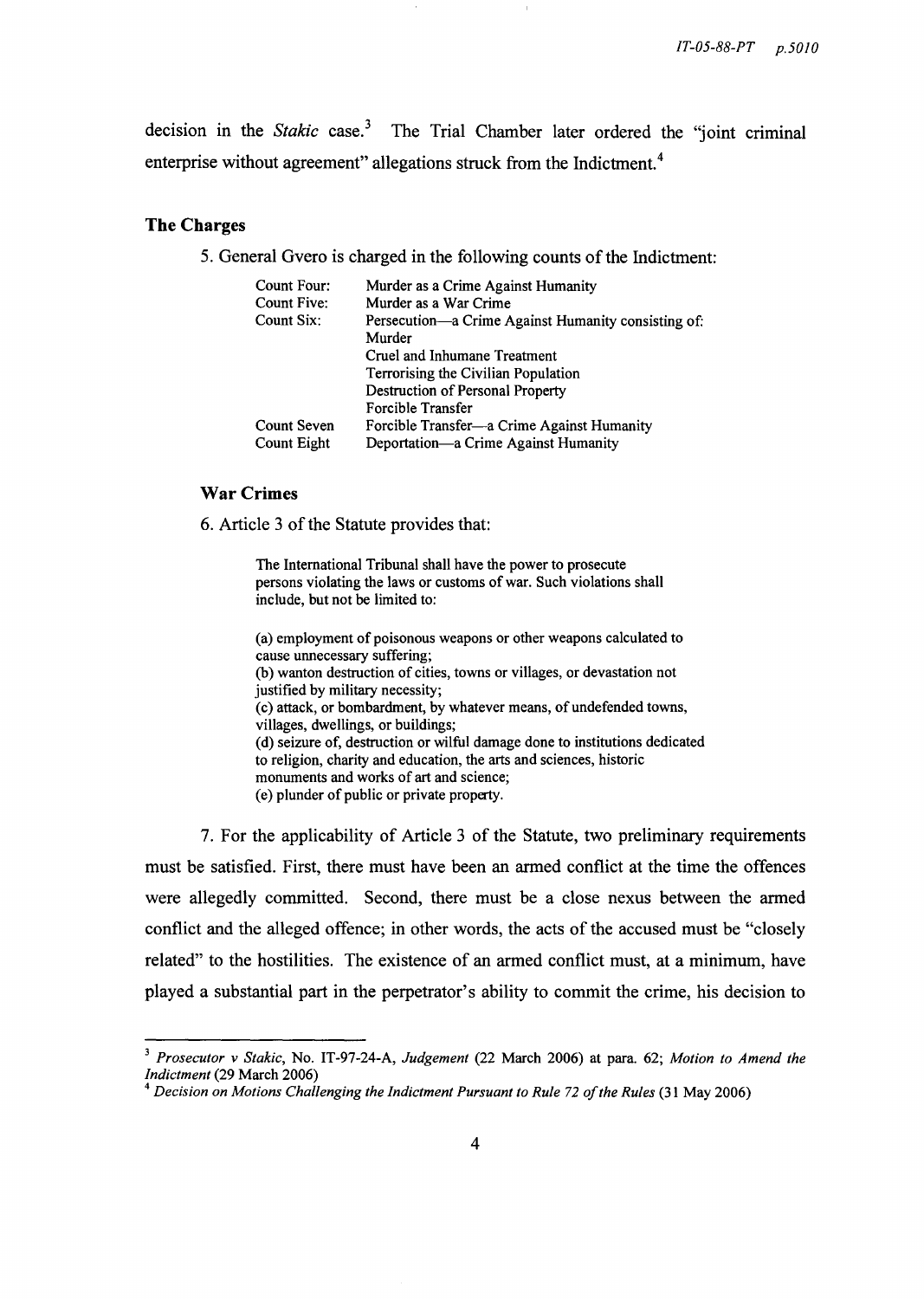commit it, the manner in which it was committed or the purpose for which it was committed. 5

8. For the application of any Article 3 charge based on Common Article 3 to the Geneva Conventions, the prosecution must establish that the victim was a person taking no active part in the hostilities.<sup>6</sup> In determining protection under Common Article 3, the specific situation of the victim at the moment the crime was committed must be taken into account. Factors to be considered include whether the victim was carrying weapons, clothing, age and gender.<sup>7</sup>

9. With regards to the *mens rea,* it must be proved that the perpetrator was aware or should have been aware that the victim was a person not taking an active part in the hostilities. The prosecution must show that no reasonable person could have believed the victim was a combatant. 8

10. The armed conflict need not have been causal to the commission of the crime, but the existence of the armed conflict must, at a minimum, have played a substantial part in the perpetrator's ability to commit it, the manner in which it was committed, or the purpose for which it was committed.<sup>9</sup>

11. Article 3 crimes need not be committed in the area of the armed conflict, but must at least be "substantially related" to said area, which at least includes the entire territory under control of the warring parties. However, it is essential that a Trial Chamber establish the existence of a geographical and temporal linkage between the crimes ascribed to the accused and the armed conflict.<sup>10</sup>

*<sup>5</sup> Prosecutor* v *Stakic,* No. IT-97-24-A, *Judgement* (22 March 2006) at para. 342; *Prosecutor* v *Strugar,* No. IT-01-42-T, *Judgement* (31 January 2005) at para. 215; *Prosecutor* v *Halilovic,* No. IT-01-48-T, *Judgement*  (16 November 2005) at para. 29

*<sup>6</sup> Prosecutor* v *Limaj et ai,* No. IT-03-66-T, *Judgement* (30 November 2005) at para. 176; *Prosecutor* v *Halilovic,* No. IT-01-48-T, *Judgement* (16 November 2005) at paras 32, 34

<sup>7</sup>*Prosecutor* v *Halilovic,* No. IT-01-48-T, *Judgement* (16 November 2005) at para. 34

<sup>8</sup>*Prosecutor* v *Halilovic,* No. IT-01-48-T, *Judgement* (16 November 2005) at para. 36

*<sup>9</sup> Prosecutor* v *Halilovic,* No. IT-01-48-T, *Judgement* (16 November 2005) at para. 29

<sup>&</sup>lt;sup>10</sup> Prosecutor v Stakic, No. IT-97-24-A, *Judgement* (22 March 2006) at para. 342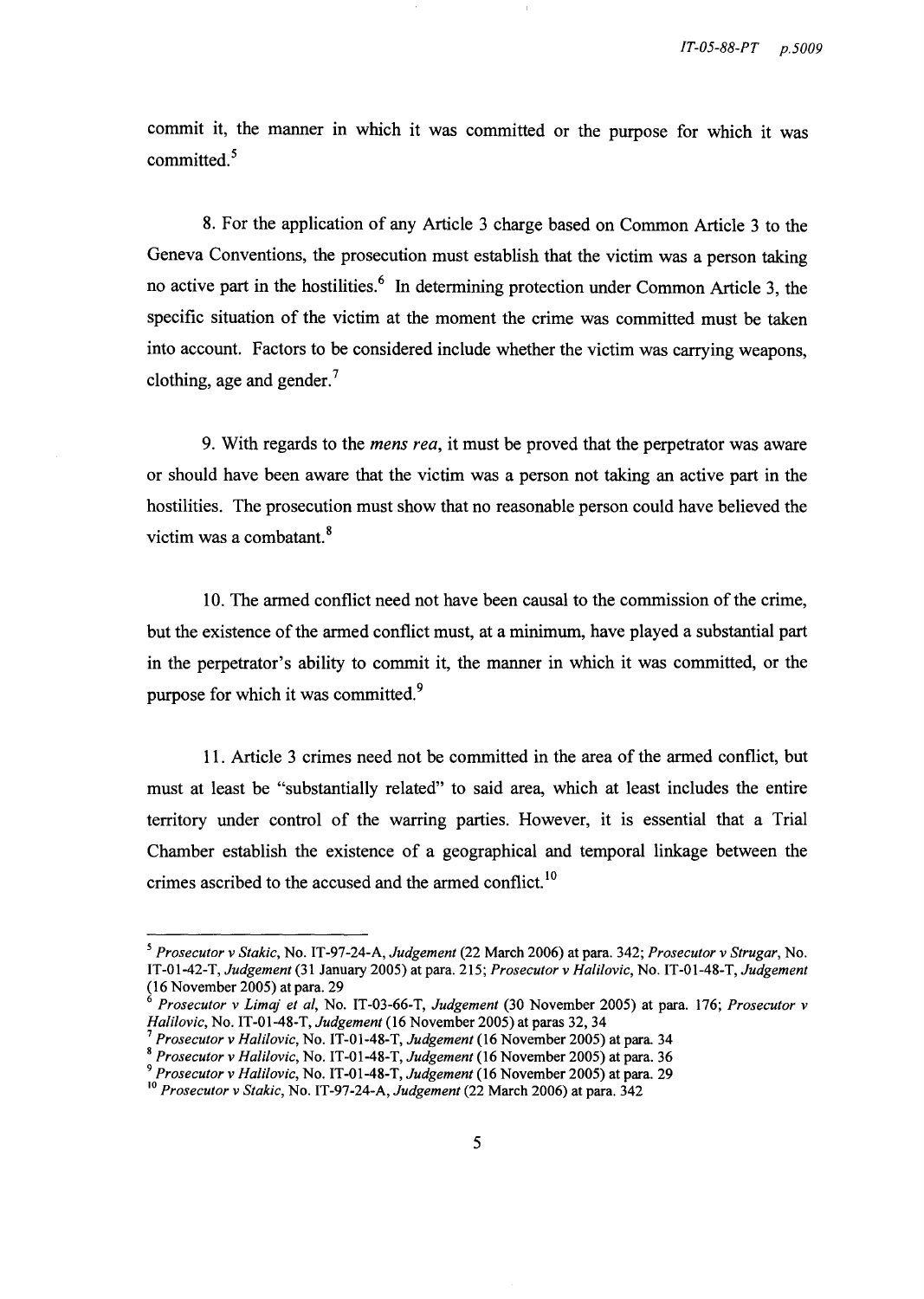12. The following factors are considered when evaluating whether the alleged offence is sufficiently connected to the armed conflict:

- (1) whether the perpetrator is a combatant;<br>(2) whether the victim is a non-combatant;
- (2) whether the victim is a non-combatant;<br>(3) whether the victim is a member of the c
- (3) whether the victim is a member of the opposing party;<br>(4) whether the act may be said to serve the ultimate goal
- whether the act may be said to serve the ultimate goal of a military campaign;
- $(5)$  whether the crime is committed as part of or in the context of the perpetrator's official duties.<sup>11</sup>

13. The evidence in this case may show that one or more of the alleged crimes in the Indictment were committed against persons who were, in fact, taking an active part in the hostilities, and thus do not constitute a violation of Article 3.

14. The specific violation of Article 3 alleged in this case is murder. For the crime of murder under Article 3 of the Statute to be established, the prosecution bears the onus of proving the following: the death of a victim taking no active part in the hostilities; that the death was the result of an act or omission of the accused or of one or more persons for whom the accused is criminally responsible; and the intent of the accused or of the person or persons for whom he is criminally responsible a) to kill the victim; or b) to wilfully cause serious bodily harm that the perpetrator should reasonably have known might lead to death.<sup>12</sup>

15. Knowledge by the perpetrator that his act or omission might *possibly* cause death is not sufficient to establish the necessary *mens rea.* The necessary mental state exists when the accused knows that it is *probable* that his act or omission will cause death. 13 Ordinary negligence does not suffice as the *mens rea* for murder. 14

<sup>11</sup>*Kunarac, supra,* at para. 59; *Prosecutor* v *Limaj et aI,* No. IT-03-66-T, *Judgement* (30 November 2005) at para. 91

<sup>&</sup>lt;sup>12</sup> Prosecutor v *Kvocka et al*, No. IT-98-30/1-A, *Judgement* (28 February 2005) at para. 261; *Prosecutor v Halilovic,* No. IT-01-48-T, *Judgement* (16 November 2005) at para. 35; *Prosecutor* v *Limaj et aI,* No. IT-03-66-T, *Judgement* (30 November 2005) at para. 241

*<sup>13</sup> Prosecutor* v *Strugar,* No. IT -01-42-T, *Judgement* (31 January 2005) at para. 236

<sup>14</sup>*Prosecutor* v *Perisic,* No. IT -04-81-PT, *Decision on Preliminary Motions* (29 August 2005) at para. 21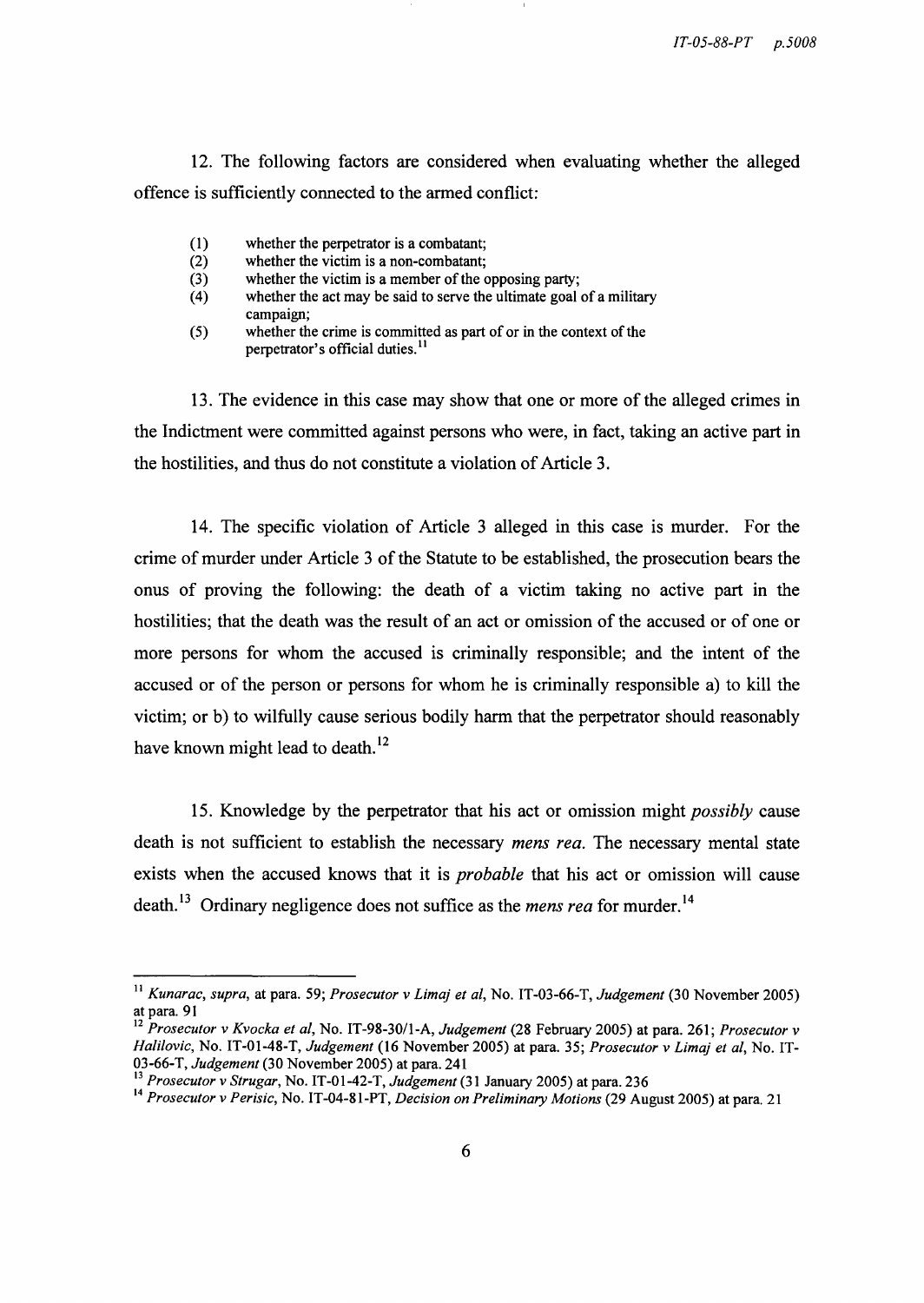16. The body of the victim need not have been recovered, but where death is proved by circumstantial evidence, it must be the only reasonable inference from the evidence.<sup>15</sup> Relevant factors include the coincident or near-coincident time of death of other victims; the fact that the victims were present in an area where an armed attack was carried out; where, when and the circumstances under which the victim was last seen; and the behavior of soldiers in the vicinity at the time of the incident.<sup>16</sup>

#### **Crimes Against Humanity**

17. Article 5 of the Statute provides that:

The International Tribunal shall have the power to prosecute persons responsible for the following crimes when committed in armed conflict, whether international or internal in character, and directed against any civilian population:

(a) murder; (b) extermination; (c) enslavement; (d) deportation; (e) imprisonment; (f) torture; (g) rape; (h) persecutions on political, racial and religious grounds; (i) other inhumane acts.

18. The threshold elements of a violation of Article 5 of the Statute are as follows:

- (I) there must be an attack;
- (2) the acts of the perpetrator must be part of the attack;
- $(3)$  the attack must be directed against any civilian population;
- (4) the attack must be widespread or systematic
- (5) the perpetrator must know that his acts constitute part of a pattern of widespread or systematic crimes directed against a civilian population and know that his acts fit into such a pattern.<sup>17</sup>

19. The concept of an attack requires that there be an armed conflict<sup>18</sup>, though there need not be a nexus between the crime and the armed conflict.<sup>19</sup> There must,

<sup>15</sup>*Prosecutor* v *Halilovic,* No. IT-01-4S-T, *Judgement* (16 November 2005) at para. 37

<sup>16</sup>*Prosecutor* v *Halilovic,* No. IT-01-4S-T, *Judgement* (16 November 2005) at para. 37

<sup>17</sup>*Prosecutor* v *Blagojevic* & *Jokic,* No. IT -02-60-T, *Judgement* (17 January 2005) at para. 54 I ; *Prosecutor*  v *Lima} et ai,* No. IT -03-66-T, *Judgement* (30 November 2005) at para. IS I

<sup>18</sup>*Prosecutor* v *Tadic,* No. IT-94-I-AR 72, *Decision on Defence Motion for Interlocutory Appeal on Jurisdiction* (2 October 1995) at para 142; *Prosecutor* v *Blagojevic* & *Jokic,* No. IT-02-60-T, *Judgement*  (17 January 2005) at para.542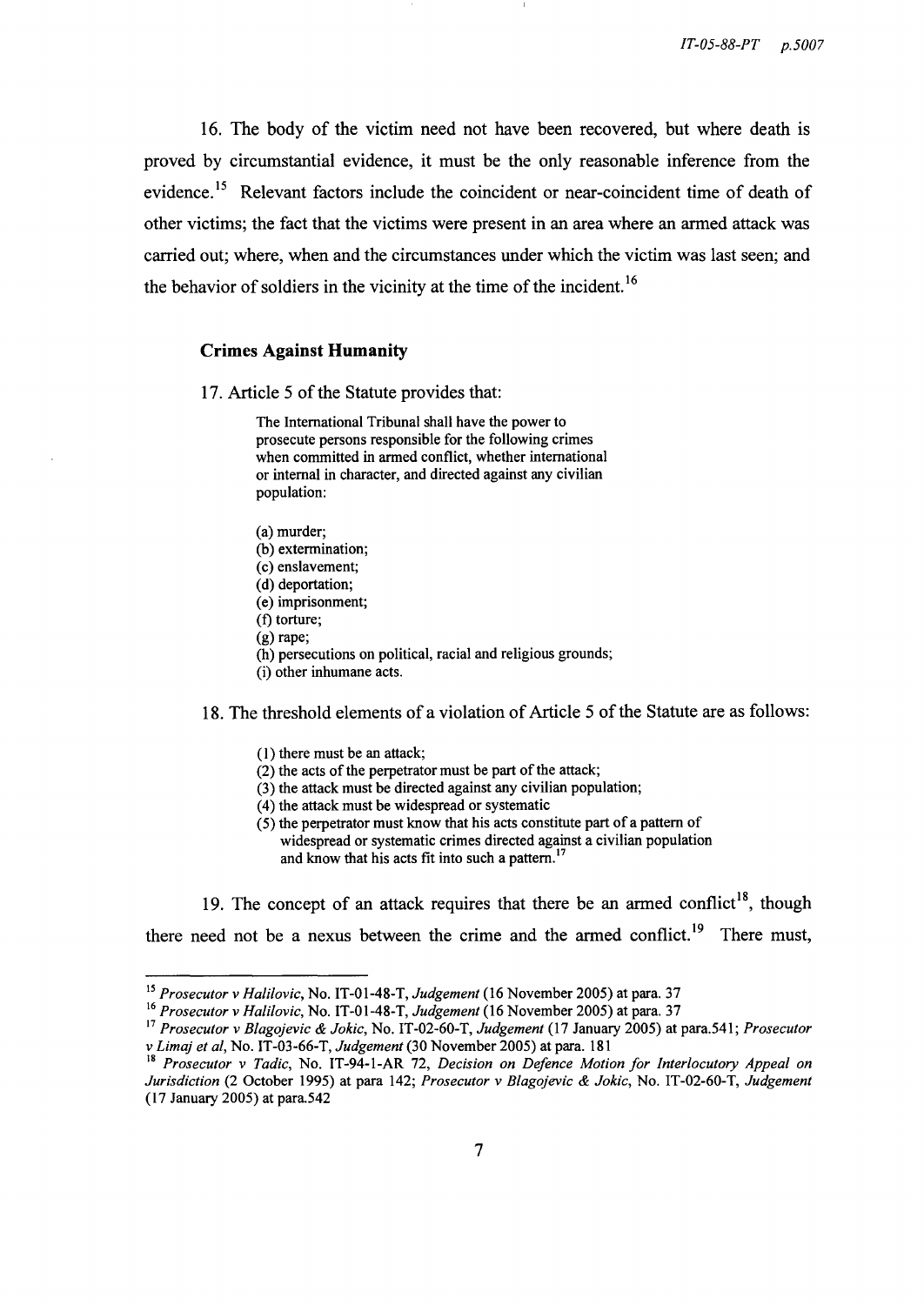however, be a nexus between the crime and the attack. Although the crime need not be committed at the same time and place as the attack, it must by its characteristics, aims, nature or consequence objectively form part of the attack.<sup>20</sup>

20. Crimes that are unrelated to widespread or systematic attacks on a civilian population should not be prosecuted as crimes against humanity. To convict an accused of crimes against humanity, it must be proved that the crimes were **related** to the attack on a civilian population (occurring during an armed conflict) and that the accused **knew** that his crimes were so related. $2<sup>1</sup>$ 

21 "Widespread" refers to the large-scale nature of the attack and the number of targeted persons.<sup>22</sup> "Systematic" refers to the organised nature of the acts of violence and the improbability of their random occurrence. $^{23}$ 

22. The act or acts must not be isolated or random; they may not be so far removed from the attack that, having considered the context and circumstances in which it occurred, the act or acts cannot reasonably be said to have been part of the attack. The nexus between the crime and the attack must demonstrate that objectively, it was part of the attack, and that the accused knew that there is an attack on the civilian population and that his act is part thereof. $^{24}$ 

23. The evidence in this case may show that one or more of the alleged crimes in the Indictment were committed by perpetrators acting for personal reasons that were not

*<sup>19</sup> Prosecutor* v *Tadic,* No. IT-94-1-A *,Judgement,* (15 July 1999) at para. 251

<sup>20</sup>*Prosecutor* v *Natelic* & *Martinovic,* No. IT -98-34-T, *Judgement* (31 March 2003) at para. 234; *Prosecutor* v *Semanza,* No. ICTR-97-20-T, *Judgement* (15 May 2003) at para. 326

<sup>21</sup>*Prosecutor* v *Tadic,* No. IT-94-1-A, *Judgement* (15 July 1999) at para. 271; *Prosecutor* v *Blaskic,* No. IT-95-14-A, *Judgement* (29 July 2004) at para 126

<sup>22</sup>*Prosecutor* v *Kordic* & *Cerkez,* No. *IT-65-14/2-A, Judgement* (17 December 2004) at para. 94; *Prosecutor* v *Lima) et ai,* No. IT -03-66-T, *Judgement* (30 November 2005) at para. 183

<sup>23</sup>*Prosecutor* v *Kordic* & *Cerkez,* No. *IT-65-14/2-A, Judgement* (17 December 2004) at para. 94; *Prosecutor* v *Lima) et ai,* No. IT -03-66-T, *Judgement* (30 November 2005) at para. 183

<sup>24</sup>*Prosecutor* v *B/ago)evic* & *Jokic,* No. IT-02-60-T, *Judgement* (17 January 2005) at para.547; *Prosecutor*  v *Lima) et ai,* No. IT -03-66-T, *Judgement* (30 November 2005) at para. 190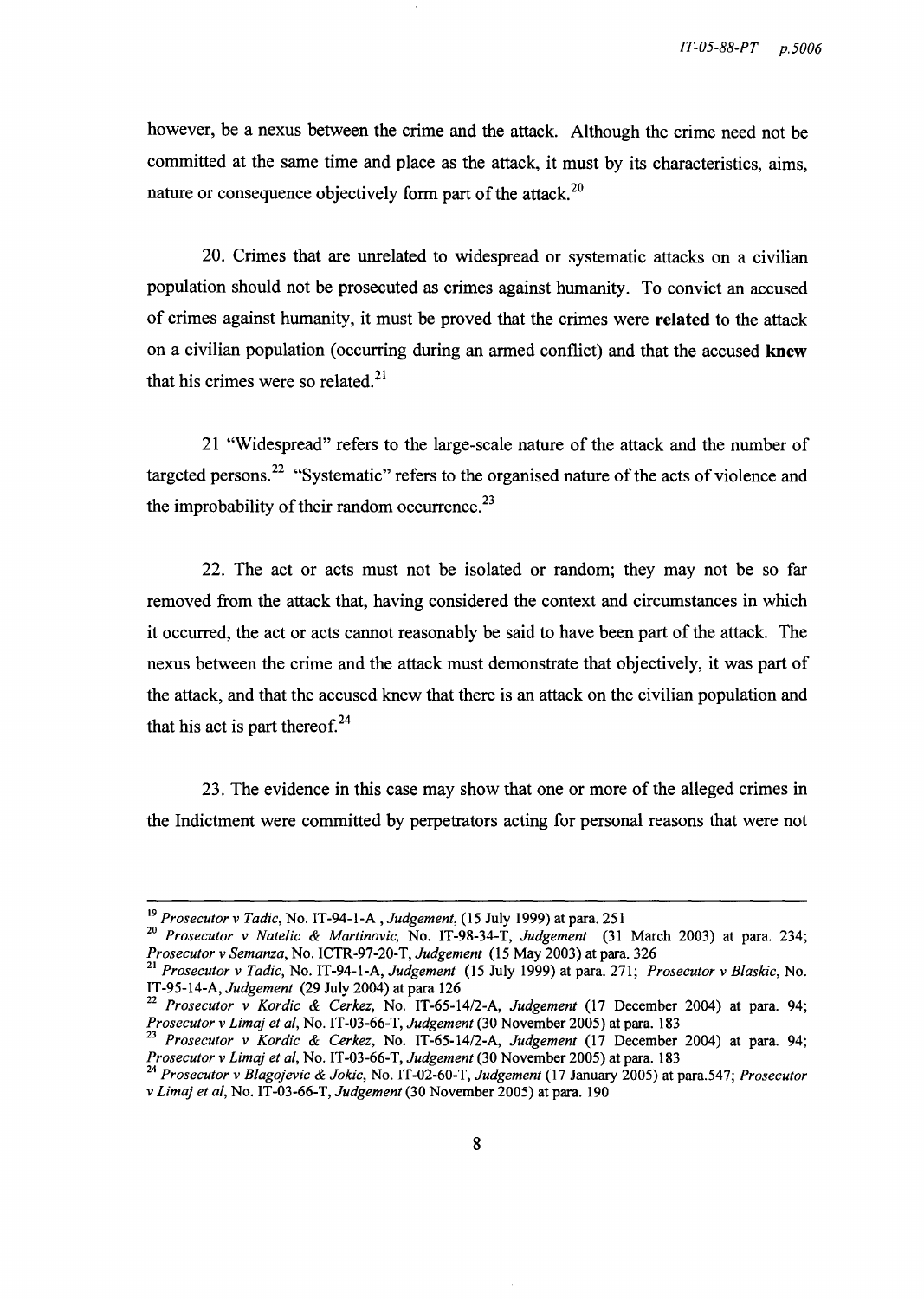sufficiently connected to an attack on the civilian population such as to constitute a violation of Article 5 of the Statute.

24. In addition, the evidence may show that some attacks were not directed against the civilian population, but were instead directed against the Bosnian Muslim Army. The Appeals Chamber in *Blaskic* recently observed that:

> Read together, Article 50 of Additional Protocol I and Article 4A of the Third Geneva Convention establish that members of the armed Geneva Convention establish that members of the armed forces, and members of militias or volunteer corps forming part of such armed forces, cannot claim civilian status. Neither can members of organized resistance groups, provided that they are commanded by a person responsible for his subordinates, that they have a fixed distinctive sign recognizable at a distance, that they carry arms openly, and that they conduct their operations in accordance with the laws and customs of war.<sup>25</sup>

> In order to determine whether the presence of soldiers within a civilian population deprives the population of its civilian character, the number of soldiers, as well as whether they are on leave, must be examined.<sup>26</sup>

25. An attack may be found not to have been directed against a civilian population even though some civilians are killed in the attack.<sup>27</sup>

26. The *mens rea* for crimes against humanity requires proof of the accused's intent to commit the underlying offence or offences with which he is charged; knowledge that there is an attack against the civilian population and knowledge that his acts comprise part of that attack. 28

27. The *mens rea* for attacks on civilians incorporates the concept of recklessness, but not mere negligence.<sup>29</sup>

*<sup>25</sup> Prosecutor* v *Blaskic,* No. IT-95-14-A, *Judgement* (29 July 2004) at para 113

*<sup>26</sup> Prosecutor* v *Blaskic,* No. IT -95-14-A, *Judgement* (29 July 2004) at para 115

<sup>27</sup>*Prosecutor* v *Limaj et ai,* No. IT-03-66-T, *Judgement* (30 November 2005) at para. 228

*<sup>28</sup> Prosecutor* v *Blagojevic* & *Jokic,* No. IT -02-60-T, *Judgement* (17 January 2005) at para.548; *Prosecutor*  v *Kordic* & *Cerkez,* No. *IT-65-14/2-A, Judgement* (17 December 2004) at para. 100

*<sup>29</sup> Prosecutor* v *Perisic,* No. IT -04-81-PT, *Decision on Preliminary Motions* (29 August 2005) at para. 22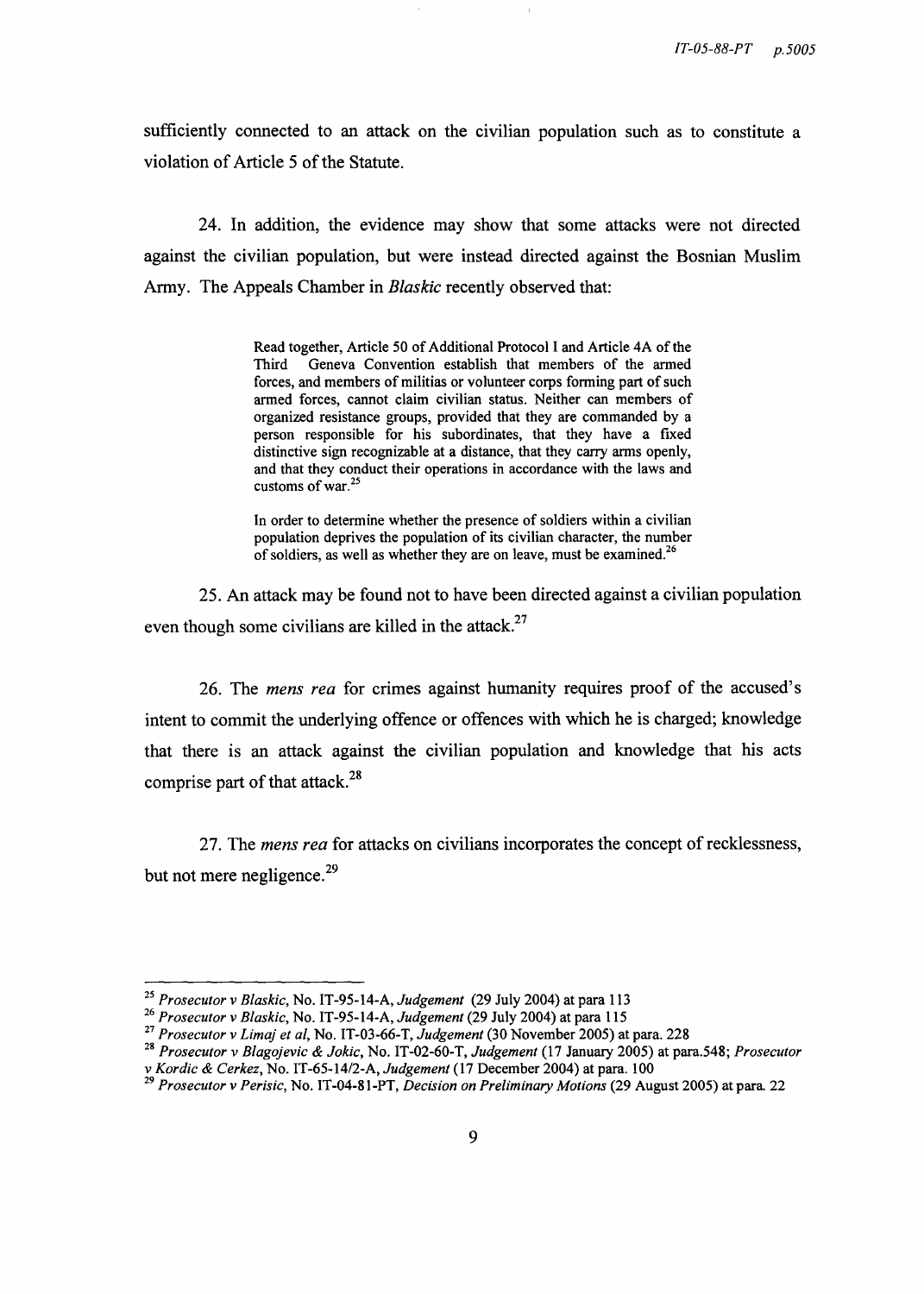28. The specific crimes alleged as crimes against humanity in this case are murder (Count Four), persecution (Count Six), forcible transfer (Count Seven) and deportation (Count Eight).

#### **Murder**

29. The underlying elements of murder as a crime against humanity are the same as those for murder as a violation of the customs of war.<sup>30</sup>

#### **Persecution**

30. Count Six of the Indictment charges General Gvero with persecution as a crime against humanity. The elements of persecution consists of an act or omission that discriminates in fact and that denies or infringes upon a fundamental right laid down in international customary or treaty law and is carried out deliberately with the intention to discriminate on one of the listed grounds, specifically race, religion or politics.<sup>31</sup>

31. The mental state required for persecution is higher than that for other crimes against humanity. In addition to the chapeau requirement of knowledge of a widespread or systematic attack against a civilian population, the *mens rea* for persecutions consists of the intent to commit the underlying act and the special intent to discriminate on political, racial or religious grounds.<sup>32</sup> This discriminatory intent requirement amounts to a *dolus specialis. <sup>33</sup>*

32. It is not sufficient for the accused to be aware that he is in fact acting in a way that is discriminatory; he must consciously intend to discriminate.<sup>34</sup>

*<sup>30</sup> Prosecutor* v *Krnojelac,* No. IT-97-25-T, *Judgement* (15 March 2002) at para 323-24; *Prosecutor* v *Kordic* & *Cerkez,* No. *IT-95-14/2* (26 February 2001) at para. 236; *Prosecutor* v *Blagojevic* & *Jokic,* No. IT-02-60-T, *Judgement* (17 January 2005) at para. 556

*<sup>31</sup> Prosecutor* v *B/agojevic* & *Jokic,* No. IT -02-60-T, *Judgement* (17 January 2005) at para. 579; *Prosecutor*  v *Kvocka et ai,* No. *IT-98-30/1-A, Judgement* (28 February 2005) at para. 320; *Prosecutor* v *Kordic* & *Cerkez,* No. *IT-65-14/2-A, Judgement* (17 December 2004) at para. 101,671

<sup>32</sup>*Prosecutor* v *Kupreskic,* No. IT-95-16 - T, *Judgement* (14 January 2000) at para 636

*<sup>33</sup> Prosecutor* v *Stakic,* No. IT-97-24-A, *Judgement* (22 March 2006) at para. 328

*<sup>34</sup> Prosecutor* v *Krnojelac,* No. IT-97-25-T, *Judgement* (15 March 2002) at para 435; *Prosecutor* v *Vasi/jevic,* No. IT-98-32-T, *Judgement* (29 November 2002) at para 248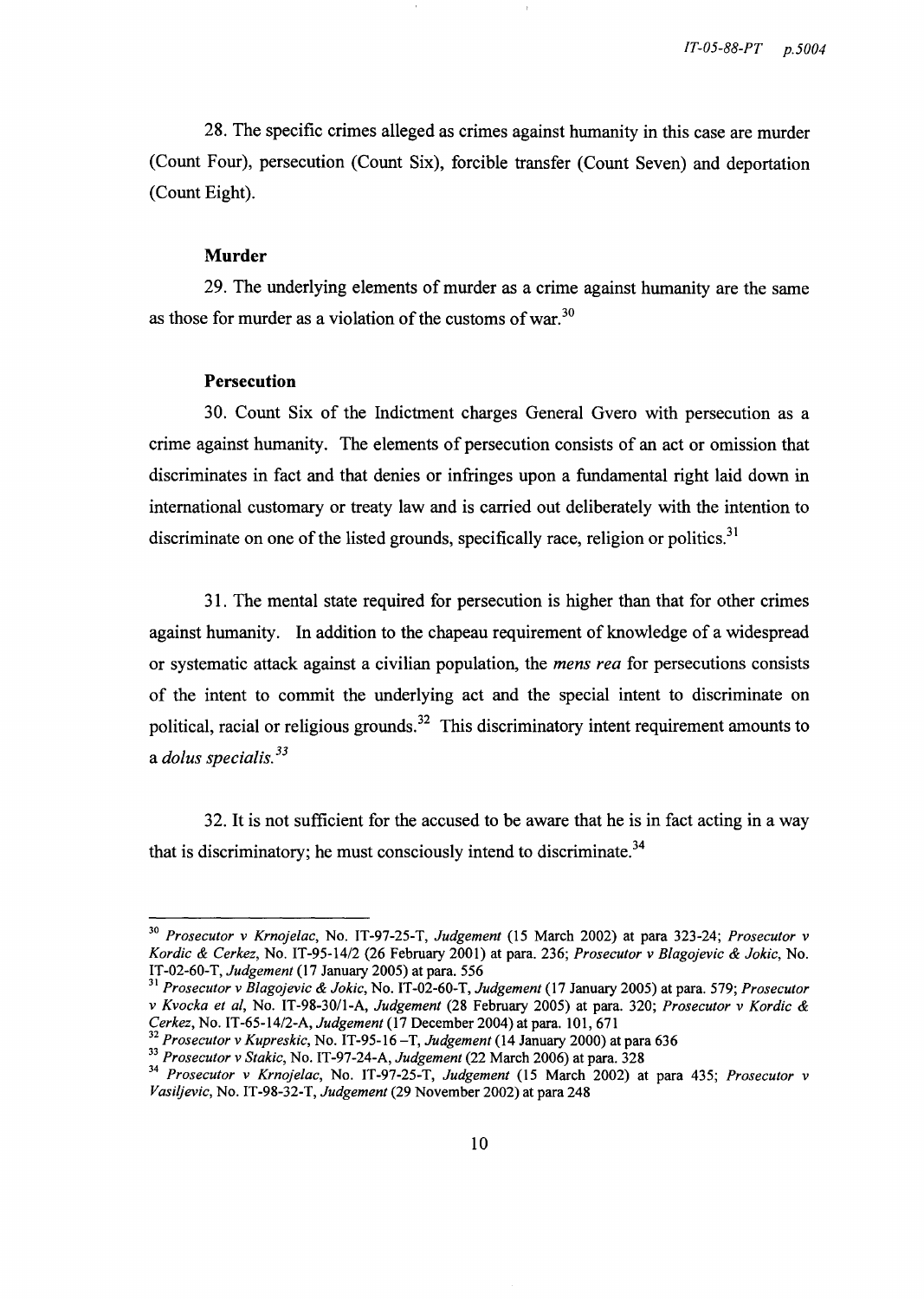33. The discriminatory intent must exist for the act itself, and not for the general attack.<sup>35</sup> In addition, the result of the act must in fact be discriminatory-having discriminatory intent is not enough.<sup>36</sup>

34. The Indictment charges five separate acts of persecution: murder, cruel and inhumane treatment, terrorising the civilian population, destruction of personal property and forcible transfer.

#### **Murder**

35. Murder is an act that may constitute persecution.<sup>37</sup> The elements of the underlying act of murder as an act of persecution are the same as those for murder as a war crime and crime against humanity, however, persecution requires the additional chapeau element of discriminatory intent.

## **Cruel and Inhumane Treatment**

36. Persecution by cruel and inhumane treatment is an intentional act or omission that causes serious mental harm, physical suffering or injury, or that constitutes a serious attack on human dignity. The harm inflicted need not be permanent and irremediable, but must have more than a short-term or temporary effect on the victim.<sup>38</sup>

#### **Terrorising the Civilian Population**

37. The elements of persecution by terrorising the civilian population are as follows: acts or threats of violence; the offender wilfully made the civilian population or individual civilians not taking part in hostilities the object of those acts or threats of

*<sup>35</sup> Prosecutor* v *Krnojelac,* No. IT-97-25-T, *Judgement* (15 March 2002) at para 436; *Prosecutor* v *Vasi/jevic,* No. IT-98-32-T, *Judgement* (29 November 2002) at para 249

*<sup>36</sup> Prosecutor* v *Krnojelac,* No. IT-97-25-T, *Judgement* (15 March 2002) at para 432; *Prosecutor* v *Vasi/jevic,* No. IT-98-32-T, *Judgement* (29 November 2002) at para 245; *Prosecutor* v *Blagojevic* & *Jokic,*  No. IT -02-60-T, *Judgement* (17 January 2005) at para. 583

*<sup>37</sup> Prosecutor* v *Kordic* & *Cerkez,* No. *IT-65-14/2-A, Judgement* (17 December 2004) at para. 106

*<sup>38</sup> Prosecutor* v *Blagojevic* & *Jokic,* No. IT-02-60-T, *Judgement* (17 January 2005) at para. 586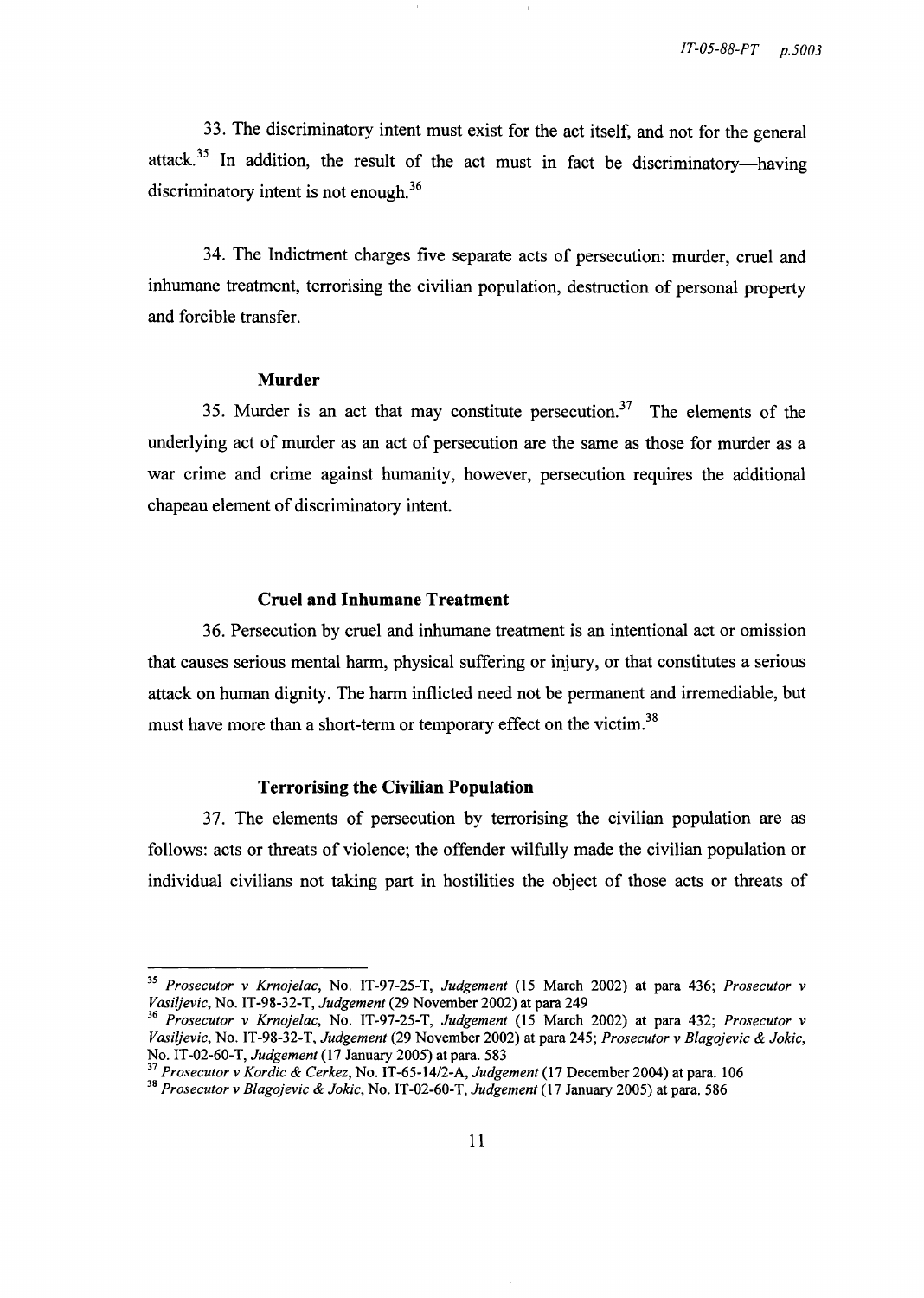violence; and the acts or threats of violence were carried out with the primary purpose of spreading terror among the civilian population.<sup>39</sup>

38. The offender must have intended to terrorise the civilian population. The infliction of terror need not be the only objective of the acts or threats of violence, but it must be the principal aim.4o

#### **Destruction of Personal Property**

39. Destruction of personal property can also be a crime against humanity, depending on the nature and extent of the destruction.<sup>41</sup> The crime requires that the destruction is not justified by military necessity.42

40. The acts of destruction must be of equal gravity to the crimes listed in Article 5 of the Statute.<sup>43</sup>

## **Forcible Transfer**

41. The elements of forcible transfer as an act of persecution are the same as those of forcible transfer as a crime against humanity, except that the additional chapeau element of discriminatory intent must be proved.<sup>44</sup>

## **Forcible Transfer**

42. General Gvero recognizes that the crime of forcible transfer forms part of the category of other inhumane acts under Article  $5(i)$  of the Statute.<sup>45</sup>

*<sup>39</sup> Prosecutor* v *B/agojevic* & *Jokic,* No. IT -02-60-T, *Judgement* (17 January 2005) at para. 589

*<sup>40</sup> Prosecutor* v *Blagojevic* & *Jokic,* No. IT -02-60-T, *Judgement* (17 January 2005) at para. 591

<sup>41</sup>*Prosecutor* v *Blagojevic* & *Jokic,* No. IT -02-60-T, *Judgement* (17 January 2005) at para. 593-94; *Prosecutor* v *Kordic* & *Cerkez,* No. IT *-65-14/2-A, Judgement* (17 December 2004) at para. 108

*<sup>42</sup> Prosecutor* v *Blagojevic* & *Jokic,* No. IT -02-60-T, *Judgement* (17 January 2005) at para. 593-94

*<sup>43</sup> Prosecutor* v *Kordic* & *Cerkez,* No. *IT-65-14/2-A, Judgement* (17 December 2004) at para. 102,671

*<sup>44</sup> Prosecutor* v *Blagojevic* & *Jokic,* No. IT -02-60-T, *Judgement* (17 January 2005) at para. 602

*<sup>45</sup> Prosecutor* v *B/agojevic* & *Jokic,* No. IT -02-60-T, *Judgement* (17 January 2005) at para. 629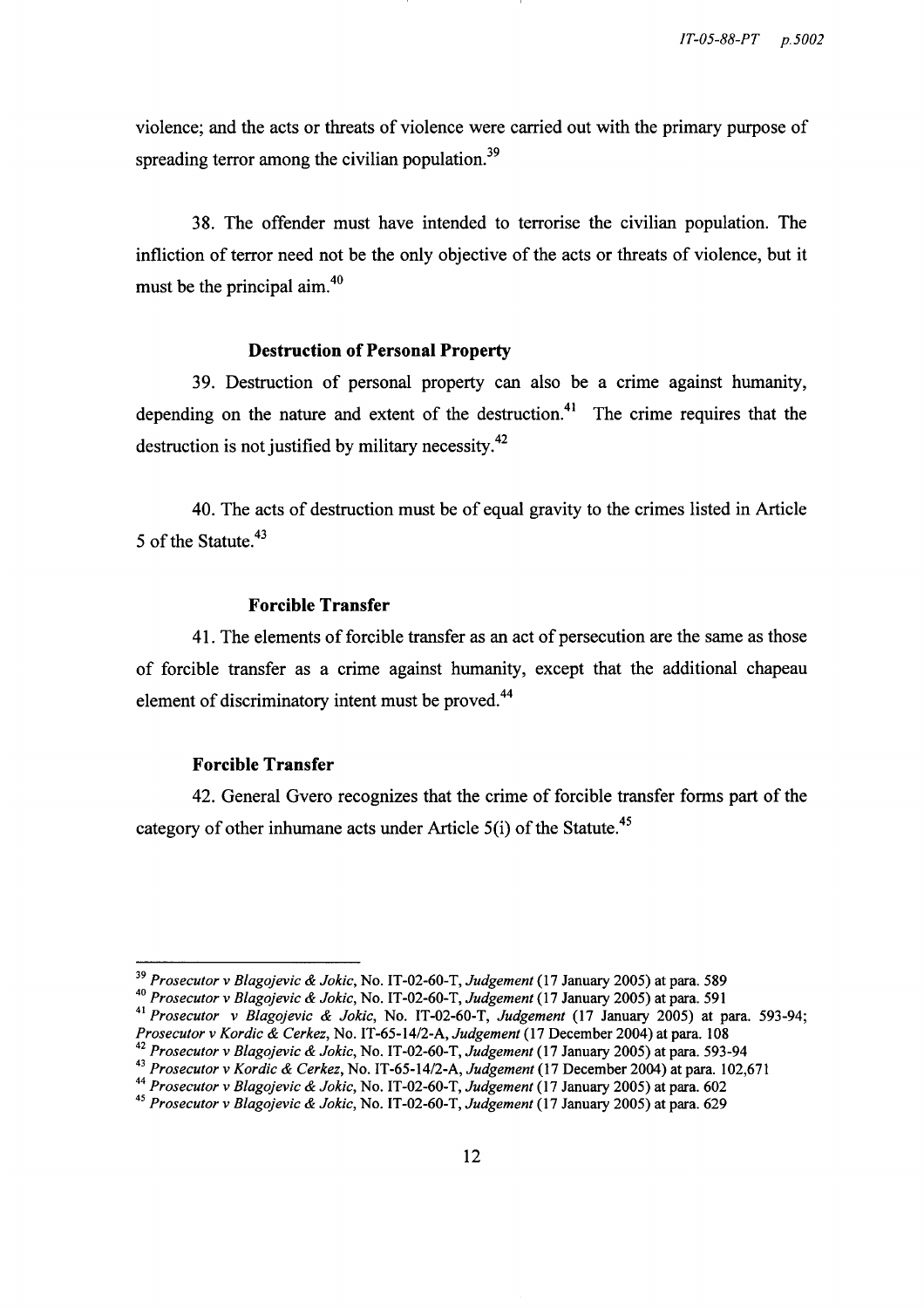43. Forcible transfer is the forced displacement of individuals within state borders from the area in which they are lawfully present without grounds permitted under international law. $46$ 

#### **Deportation**

44. The *actus reus* of deportation is the forced displacement of persons by expulsion or other forms of coercion from the area in which they are lawfully present across a *de jure* state border or, in certain circumstances, a *de facto* border, without grounds permitted under international law.<sup>47</sup>

45. Deportation as a crime against humanity under Article 5(d) of the Statute requires that individuals be transferred across a state border or, in certain circumstances, a *de facto* border. 48 The question whether a particular *de facto* border is sufficient for the purposes of the crime of deportation should be examined on a case by case basis in light of customary international law. 49

46. The definition of deportation requires that the displacement of persons be forced, carried out by expulsion or other forms of coercion such that the displacement is involuntary in nature, and the relevant persons had no genuine choice in their displacement.<sup>50</sup>

47. The following constitute the elements of deportation:

- (1) the movement of individuals from a place in which they
	- are lawfully present
- (2) that is forced
- (3) a cross-border transfer
- (4) an intent to transfer persons on a non-provisional basis
- (4) without grounds permitted under international law.<sup>51</sup>

*<sup>46</sup> Prosecutor* v *Blagojevic* & *Jokic,* No. IT -02-60-T, *Judgement* (17 January 2005) at para. 595

*<sup>47</sup> Prosecutor* v *Stakic,* No. IT -97-24-A, *Judgement* (22 March 2006) at para. 278

*<sup>48</sup> Prosecutor* v *Stakic,* No. IT-97-24-A, *Judgement* (22 March 2006) at para. 289

*<sup>49</sup> Prosecutor* v *Stakic,* No. IT-97-24-A, *Judgement* (22 March 2006) at para. 300

*<sup>50</sup> Prosecutor* v *Stakic,* No. IT-97-24-A, *Judgement* (22 March 2006) at para. 279

<sup>51</sup>*Prosecutor* v *Blaskic,* No. IT-95-14/1-T, *Judgement* (3 March 2000) at para 234, adopted by the Prosecution in *Prosecutor* v *Krstic,* No. 98-33-T, *Judgement* (2 August 2001) at para. 520; *Prosecutor* v *Natelic* & *Martinovic,* No. IT-98-34-T, *Judgement* (31 March 2003) at para 514; *Prosecutor* v *Stakic,* No. IT-97-24-A, *Judgement* (22 March 2006) at paras 279, 289 and 319.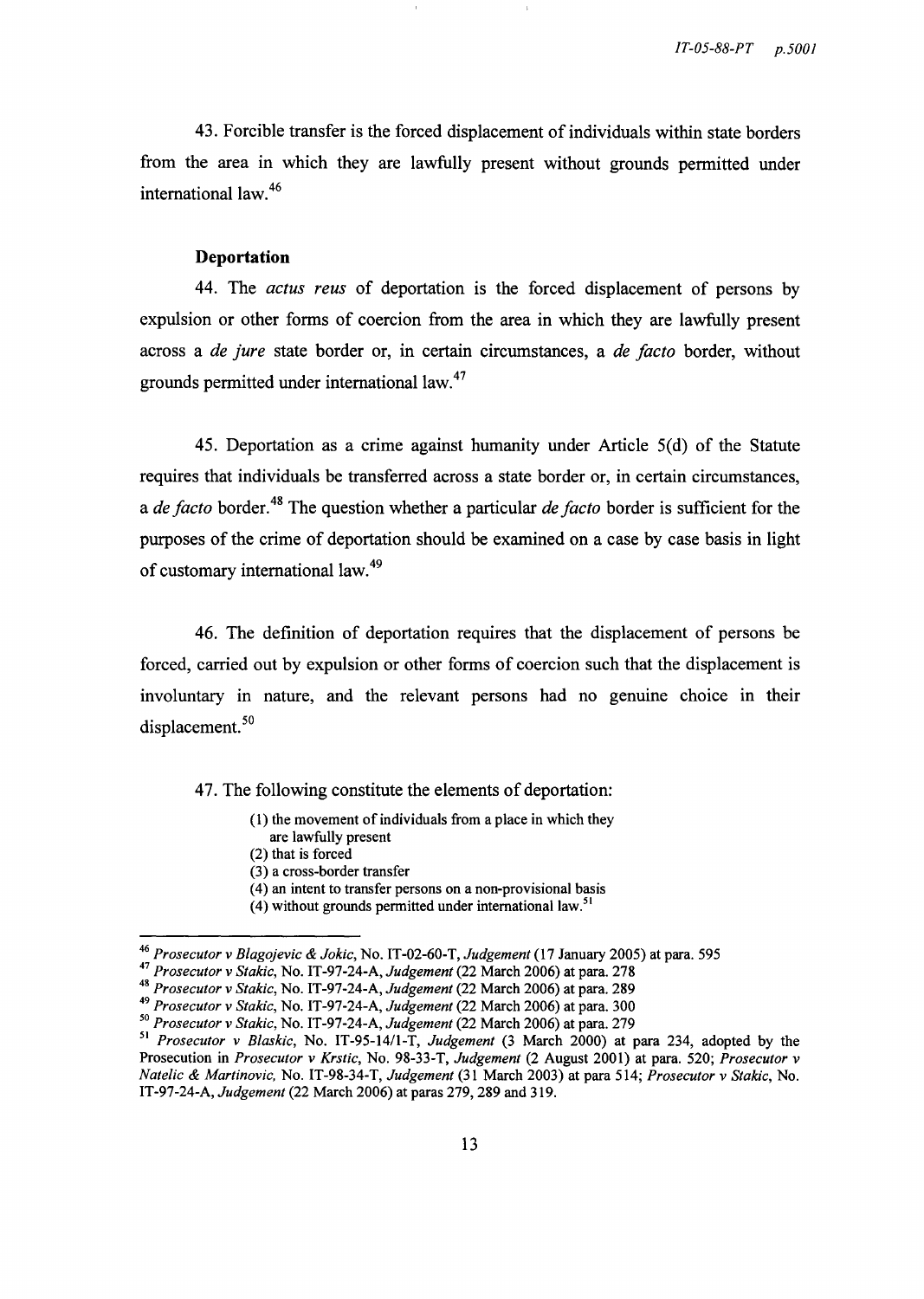48. The prosecution bears the burden of proving that the deportations were both involuntary and unlawful. 52

49. Whilst the Defence accepts that "forcible" deportation also includes coercive measures short of physical violence, departures motivated by fear of discrimination or persecution, or by a preference to avoid areas of armed conflict, are not necessarily in violation of the law. $53$ 

50. International law recognises certain grounds permitting forced removals: if an act of forced removal is carried out on such a basis, said act cannot constitute the *actus reus* of the crime of deportation.<sup>54</sup>

51. Moreover, not all transfers are prohibited. Article 49 of the Fourth Geneva Convention provides in this regard, that:

> The Occupying Power may undertake total or partial evacuation of a given area if the security of the population or imperative military reasons so demand...

52. Deportation requires proof of an intent to transfer persons on a nonprovisional basis. 55 Intent to transfer people temporarily does not satisfy the *mens rea*  requirement for deportation.

## **Forms** of Liability

53. Criminal responsibility for crimes other than genocide requires that the offence actually be consummated. 56 In order for an individual to be held responsible for a crime under Articles 2 to 4 of the Statute, he must have participated in such a way so as

see also Article 7(1)(d) of Rome Statute of International Criminal Court

*<sup>52</sup> Prosecutor* v *Krstic,* No. 98-33-T, *Judgement* (2 August 2001) at para. 521

*<sup>53</sup> Prosecutor* v *Krstic,* No. 98-33-T, *Judgement* (2 August 2001) at para. 528; Commentary to Geneva Convention IV (pp 219-220) cited in *Prosecutor* v *Natelic* & *Martinovic,* No. IT -98-34-T, *Judgement (31*  March 2003) at fn 1357

*<sup>54</sup> Prosecutor* v *Stakic,* No. IT-97-24-A, *Judgement* (22 March 2006) at para. 284

*<sup>55</sup> Prosecutor* v *Stakic,* No. IT-97-24-A, *Judgement* (22 March 2006) at para. 319

*<sup>56</sup> Prosecutor* v *Rutaganda,* No. ICTR-96-3-T, *Judgement* (6 December 1999) at para. 34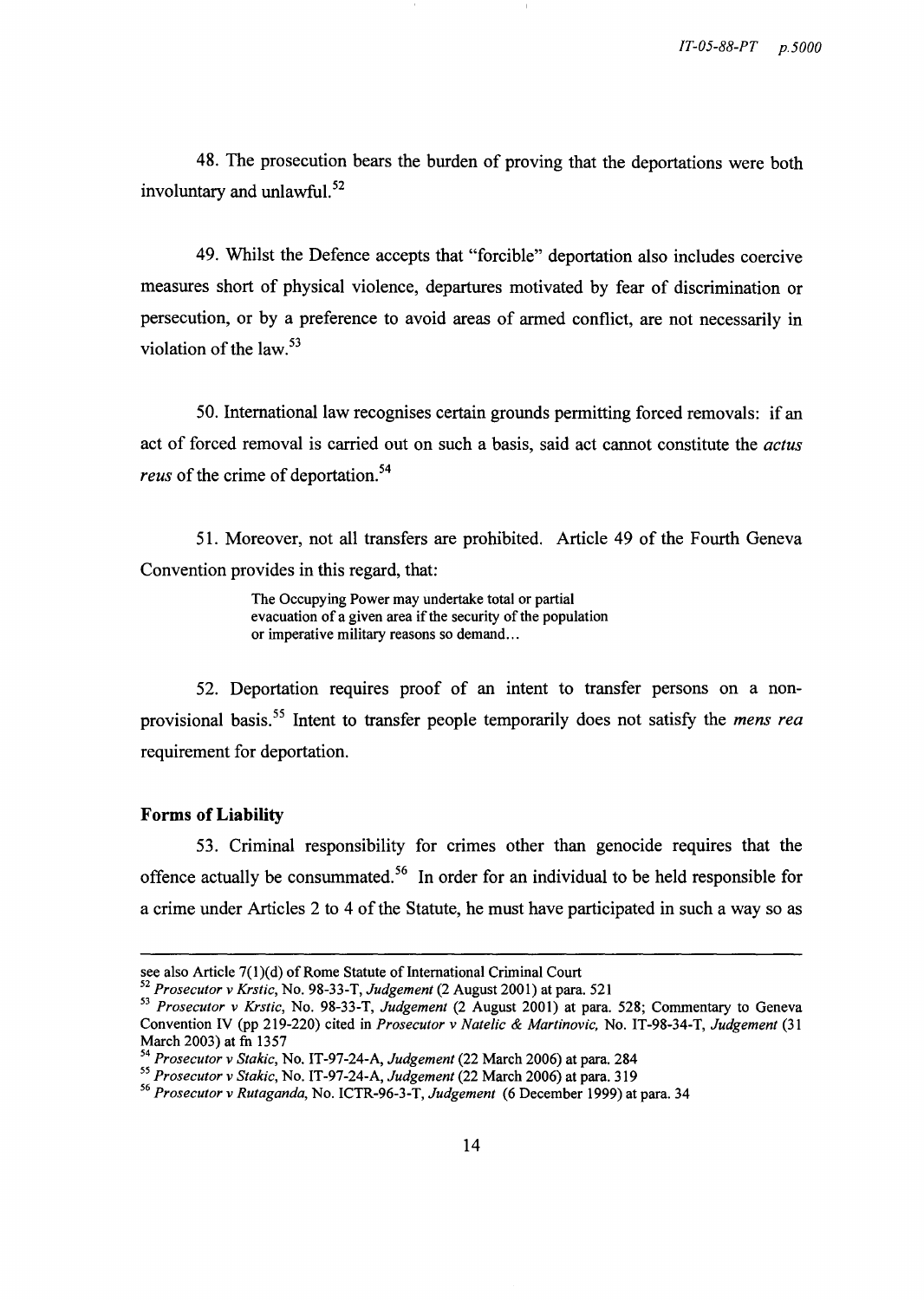to substantially contribute to the completion of the crime.<sup>57</sup> There must also exist a clear awareness on the part of the accused that his participation will lead to the commission of a crime. 58

54. The Prosecution has charged General Gvero will all possible forms of liability authorized by the Statute of the Tribunal. Such "shotgun" pleading was condemned in the recent Appeals Chamber decision in the *Blaskic* case 59 and in the case of *Prosecutor* v *Semanza* at the ICTR.<sup>60</sup> In the *Kupreskic* case,<sup>61</sup> the Appeals Chamber vacated convictions, in part because "the Prosecution should have articulated the specific acts of the accused that went into the three different categories of conduct pled in the indictment."

55. In fact, there is no evidence whatsoever from the Prosecution's disclosure in this case that even remotely suggests that General Gvero "planned", "instigated" or "ordered" any of the crimes alleged in the Indictment.

## **Individual Responsibility**

56. General Gvero is charged with individual responsibility pursuant to Article 7(1) of the Statute, which provides that:

> A person who planned, instigated, ordered, committed or otherwise aided and abetted in the planning, preparation or execution of a crime referred to in articles 2 to 5 of the present Statute, shall be individually responsible for the crime.

57. To satisfy Article 7(1), an individual's participation must have *substantially*  contributed to, or have had a *substantial* effect on, the completion of a crime.<sup>62</sup>

*60 Prosecutor* v *Semanza,* No. ICTR-97-20-T, *Judgement* (15 May 2003) at para. 59

*<sup>57</sup> Prosecutor* v *Semanza,* No. ICTR 97-20-T, *Judgement* (15 May 2003) at para. 379

*<sup>58</sup> Prosecutor* v *Kayishema* & *Ruzindana,* No. ICTR-95-I-A, *Judgement* (I June 2001) at para 198.

*<sup>59</sup> Prosecutor* v *Blaskic,* No. IT-95-14-A, *Judgement* (29 July 2004) at para 215. See also *Prosecutor* v *Kvocka et ai,* No. *IT-98-30/1-A, Judgement* (28 February 2005) at para. 29

<sup>&</sup>lt;sup>61</sup> No. IT-95-16-A, *Judgement* (23 October 2001) at para 95

*<sup>62</sup> Prosecutor* v. *Semanza* ,No. *ICTR-97-20-T,Judgement* (15 May 2003 ) at para.379; *Prosecutor* v *Kajelije/i,* No. ICTR-98-44A-T, *Judgment and Sentence* (1 December 2003) at para. 759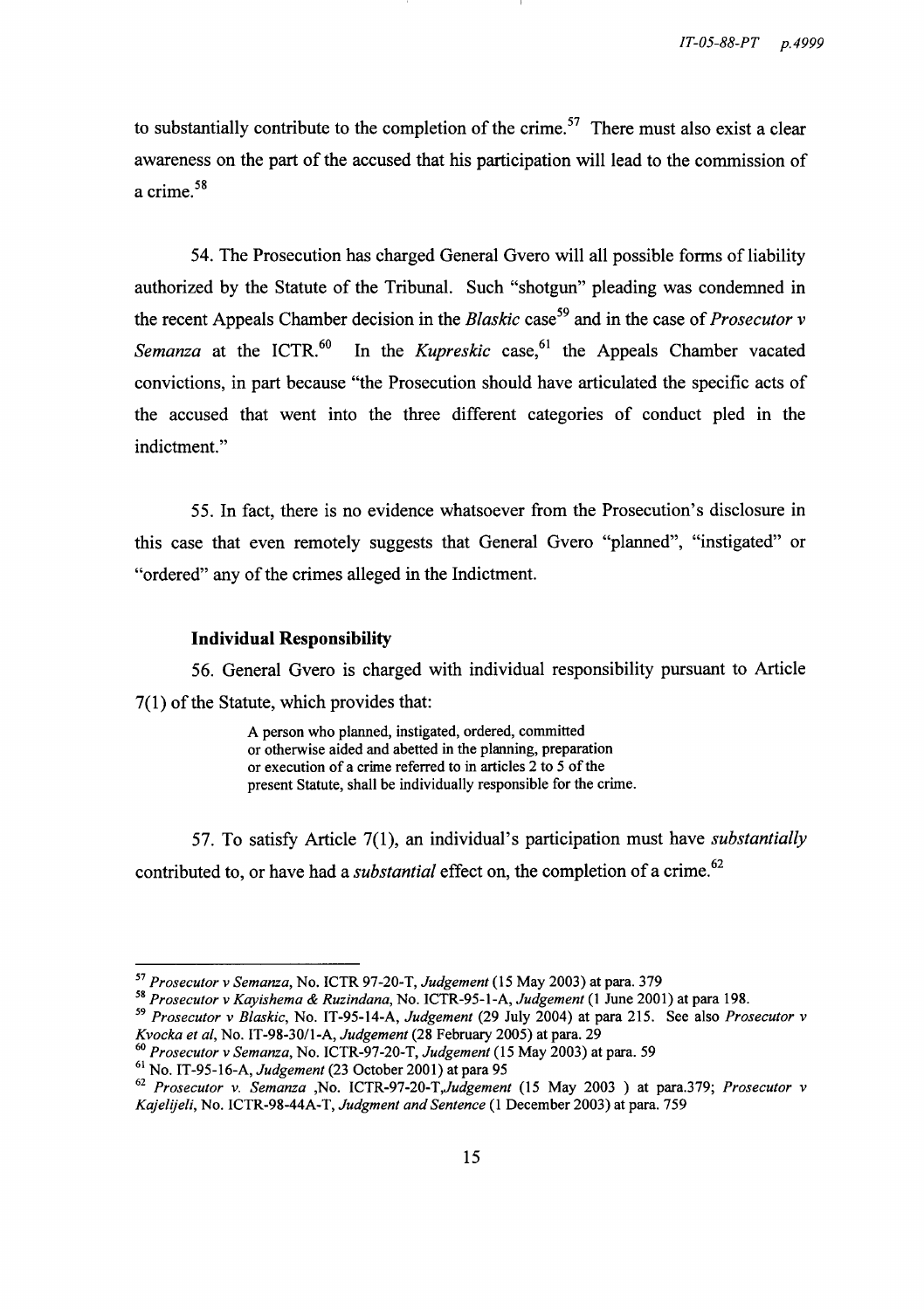58. "Planning" envisions one or more persons formulating a method of design or action, procedure or arrangement for the accomplishment of a particular crime. The level of participation in the planning must be substantial, such as actually formulating the criminal plan or endorsing a plan proposed by another.<sup>63</sup> It must be proved beyond a reasonable doubt that the accused was involved in the immediate preparation of the *concrete crimes.<sup>64</sup>*

59. "Instigating" refers to urging, encouraging or prompting another person to commit a crime. Proof is required of a causal connection between the instigation and the commission of the crime.<sup>65</sup> The prosecution must demonstrate that the instigation was a factor substantially contributing to the conduct of another person committing the crime.<sup>66</sup>

60. "Ordering" refers to a situation where an individual has a position of authority to order and thus compel another individual who is subject to said authority to commit a crime. Individual criminal responsibility for "ordering" requires the existence of a superior-subordinate relationship between the individual who gives the order and the one who executes it.<sup>67</sup>

61. A causal link between the act of ordering and the physical perpetration of a crime must also be demonstrated. 68

62. It is not sufficient that a person giving an order know that there is a risk that a crime will be committed. A person who orders an act or omission must, at a minimum,

*<sup>63</sup> Prosecutor* v *Kajelije/i,* No. ICTR-98-44A-T, *Judgment and Sentence* (1 December 2003) at para. 761; *Prosecutor* v *Semanza,* No. ICTR 97-20-T, *Judgement* (15 May 2003) at para. 380.

*<sup>64</sup> Prosecutor* v *Brdjanin,* No. IT -99-36-T, *Judgement* (1 September 2004) at para 358

*<sup>65</sup> Prosecutor* v *Semanza,* No. ICTR 97-20-T, *Judgement* (15 May 2003) at para. 381

*<sup>66</sup> Prosecutor* v *Kordic* & *Cerkez,* No. *IT-65-14/2-A, Judgement* (17 December 2004) at para. 27;

<sup>&</sup>lt;sup>67</sup> Prosecutor v Semanza, No. ICTR 97-20-T, Judgement (15 May 2003) at para 382; but see Prosecutor v *Kordic* & *Cerkez,* No. *IT-95-14/2-T, Judgement* (26 February 2001) at para. 388

<sup>~</sup>*Prosecutor* d v *Strugar,* No. IT -01-42-T, *Ju gement* (31 January 2005) at para. 332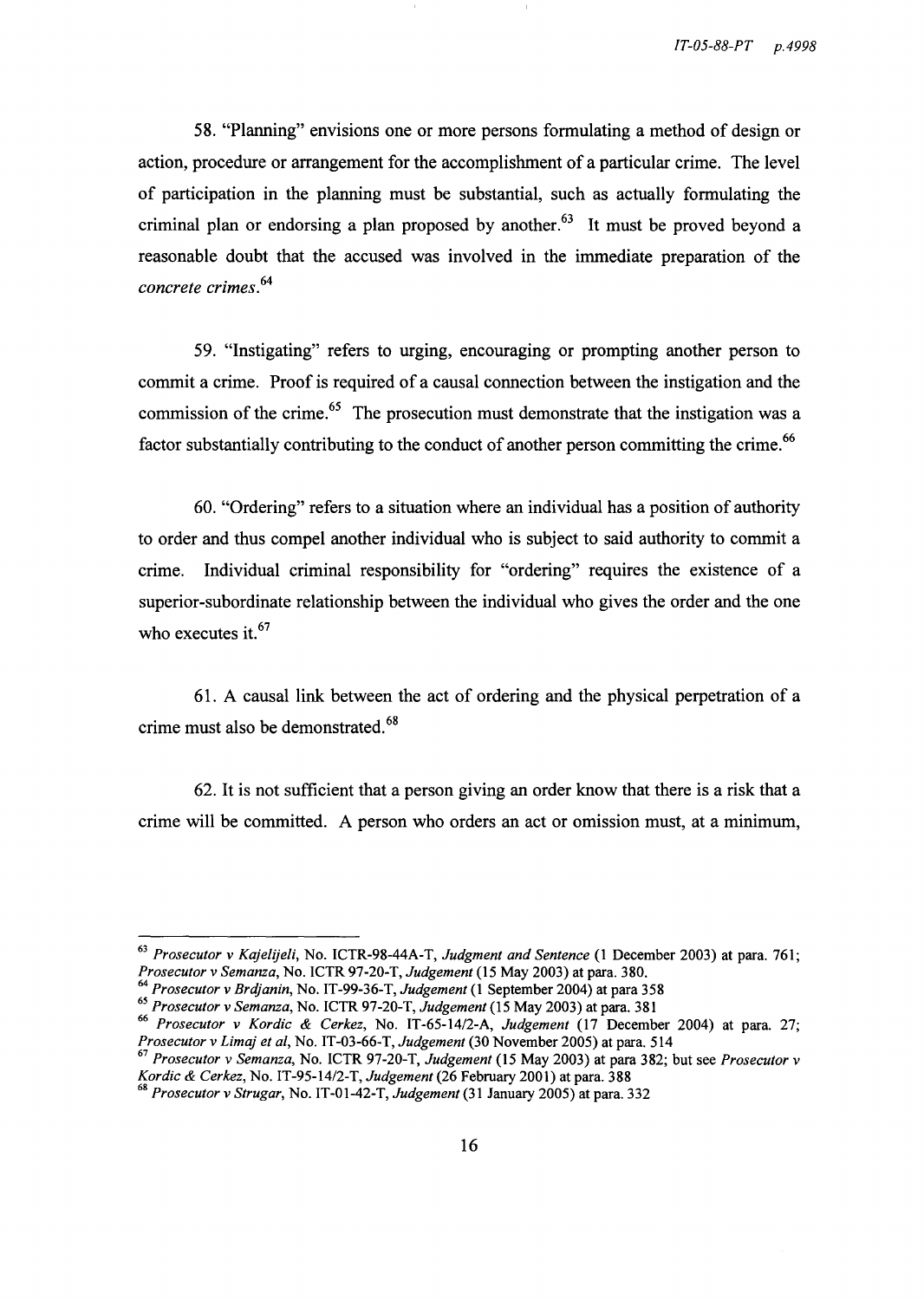act with the awareness of the substantial likelihood that a crime will be committed in the execution of that order.<sup>69</sup>

63. Leading military operations does not equate with involvement in crimes. The fact that the accused participated in and was associated with the giving of orders does not mean that he had the requisite *mens rea* for the crimes.<sup>70</sup>

#### **Joint Criminal Enterprise**

64. "Committing" in this case involves the form of liability of joint criminal enterprise.<sup>71</sup> There are three forms of joint criminal enterprise liability: basic, systemic and extended.  $72$  Only the basic and extended forms are alleged in this case.

65. The following elements constitute the basic form of joint criminal enterprise:

| (1) | a plurality of persons, not necessarily<br>organized;                                                                                          |
|-----|------------------------------------------------------------------------------------------------------------------------------------------------|
| (2) | a common plan, design, or purpose<br>involving the commission of a crime<br>proscribed in the statute;                                         |
| (3) | the significant participation of the accused in<br>the common plan or design<br>to perpetrate a crime under the statute;                       |
| (4) | a shared intent between all the participants<br>to further the common plan or<br>design involving the commission of a<br>crime <sup>73</sup> : |
| (5) | that the accused, even if not<br>personally effecting the crime, intended the result. <sup>74</sup>                                            |

*<sup>69</sup> Prosecutor* v *Blaskic,* No. IT-95-14-A, *Judgement* (29 July 2004) at para 41-42; *Prosecutor* v *Strugar,*  No. IT-01-42-T, *Judgement* (31 January 2005) at para. 333 *Prosecutor* v *Kordic* & *Cerkez,* No. *IT-65-14/2-* A, *Judgement* (17 December 2004) at para. 30; *Prosecutor* v *Limaj et ai,* No. IT-03-66-T, *Judgement (30*  November 2005) at para. 515

<sup>70</sup>*Prosecutor* v *Kordic* & *Cerkez,* No. *IT-65-14/2-A, Judgement* (17 December 2004) at para. 957

<sup>71</sup>*Prosecutor* v *Milutinovic et ai,* No. IT-99-37-AR72, *Decision on Dragoljub Ojdanic's Motion Challenging Jurisdiction-Joint Criminal Enterprise* (21 May 2003) at para. 19-20

<sup>72</sup>*Prosecutor* v *Kvocka et ai,* No. IT -98-301l-A, *Judgement* (28 February 2005) at para. 82; *Prosecutor* v *Stakic,* No. IT-97-24-A, *Judgement* (22 March 2006) at para. 65

 $73$  This shared intent must be accompanied by a close connection between the accused and the actual perpetrators of the crimes. Simply because the perpetrators carry out acts that advance shared goals is insufficient for joint criminal enterprise liability. *Prosecutor* v *Brdjanin,* No. IT-99-36-T, *Judgement* (1 September 2004) at para. 353

*<sup>74</sup> Prosecutor* v *Simic,* No. IT-95-9-T, *Judgement* (17 October 2003) at para. 156, 159; *Prosecutor* v *Kvocka,* No. IT- 98-301l-T, *Judgement* (2 November 2001) at para 309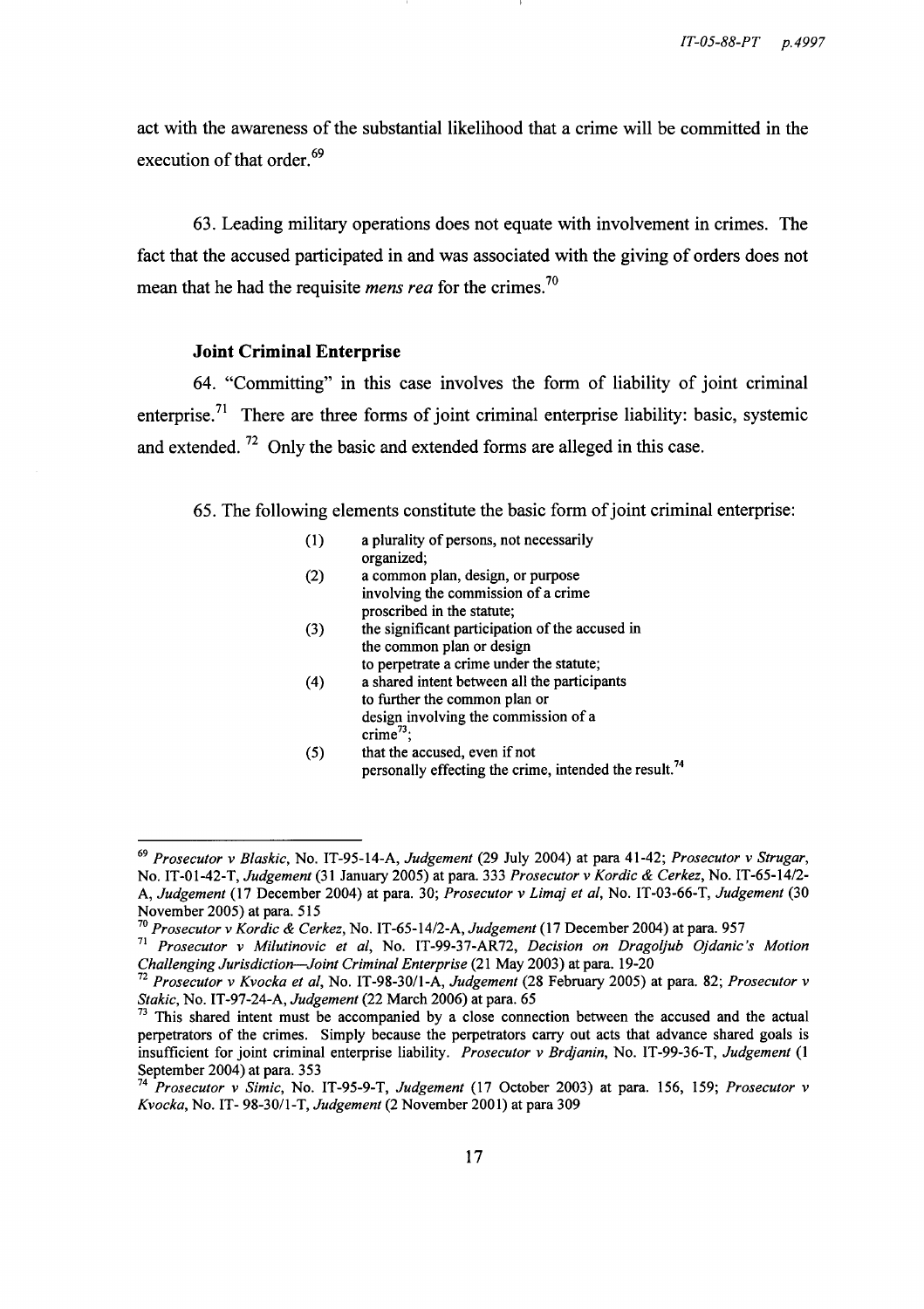66. The third, "extended" form of joint criminal enterprise entails responsibility for crimes committed beyond the common purpose, but that are nevertheless a natural and foreseeable consequence of the common purpose. The requisite *mens rea* for the extended form is twofold. First, the accused must have the intention to participate in and contribute to the common criminal purpose. Second, in order to be held responsible for crimes that were not part of the common criminal purpose, but that were nevertheless a natural and foreseeable consequence of it, the accused must also know that such a crime might be perpetrated by a member of the group, and willingly take the risk that the crime might occur by joining or continuing to participate in the enterprise.<sup>75</sup>

67. The crime must be shown to have been foreseeable to the accused in particular. 76

68. When the prosecution relies upon proof of the state of mind of an accused by inference, that inference must be the only reasonable inference available on the evidence. It is settled in the jurisprudence of the Tribunal that the benefit of the doubt must always go to the accused. 77

69. An issue that has arisen in this case, as well as in the jurisprudence of the Tribunal, is whether an accused can be liable for acts of a perpetrator who was not a member of the joint criminal enterprise. The Trial Chamber, by majority, deferred consideration of this issue until the end of the trial.<sup>78</sup> However, as the matter is likely to be definitively settled by the Appeals Chamber before the trial of this case is concluded, General Gvero does not address this issue here.<sup>79</sup>

*<sup>75</sup> Prosecutor* v *Kvocka et ai,* No. IT-98-30/1-A, *Judgement* (28 February 2005) at para. 83; *Prosecutor* v *Stakic,* No. IT-97-24-A, *Judgement* (22 March 2006) at para. 65

*<sup>76</sup> Prosecutor* v *Stakic,* No. IT-97-24-A, *Judgement* (22 March 2006) at para. 65

<sup>77</sup>*Prosecutor* v *Kvocka et ai,* No. IT -98-30/1-A, *Judgement* (28 February 2005) at para 237

*<sup>78</sup> Decision on Motions Challenging the Indictment Pursuant to Rule* 72 *of the Rules* (31 May 2006)

*<sup>79</sup> Prosecutor* v *Brdjanin,* No. IT-98-36-A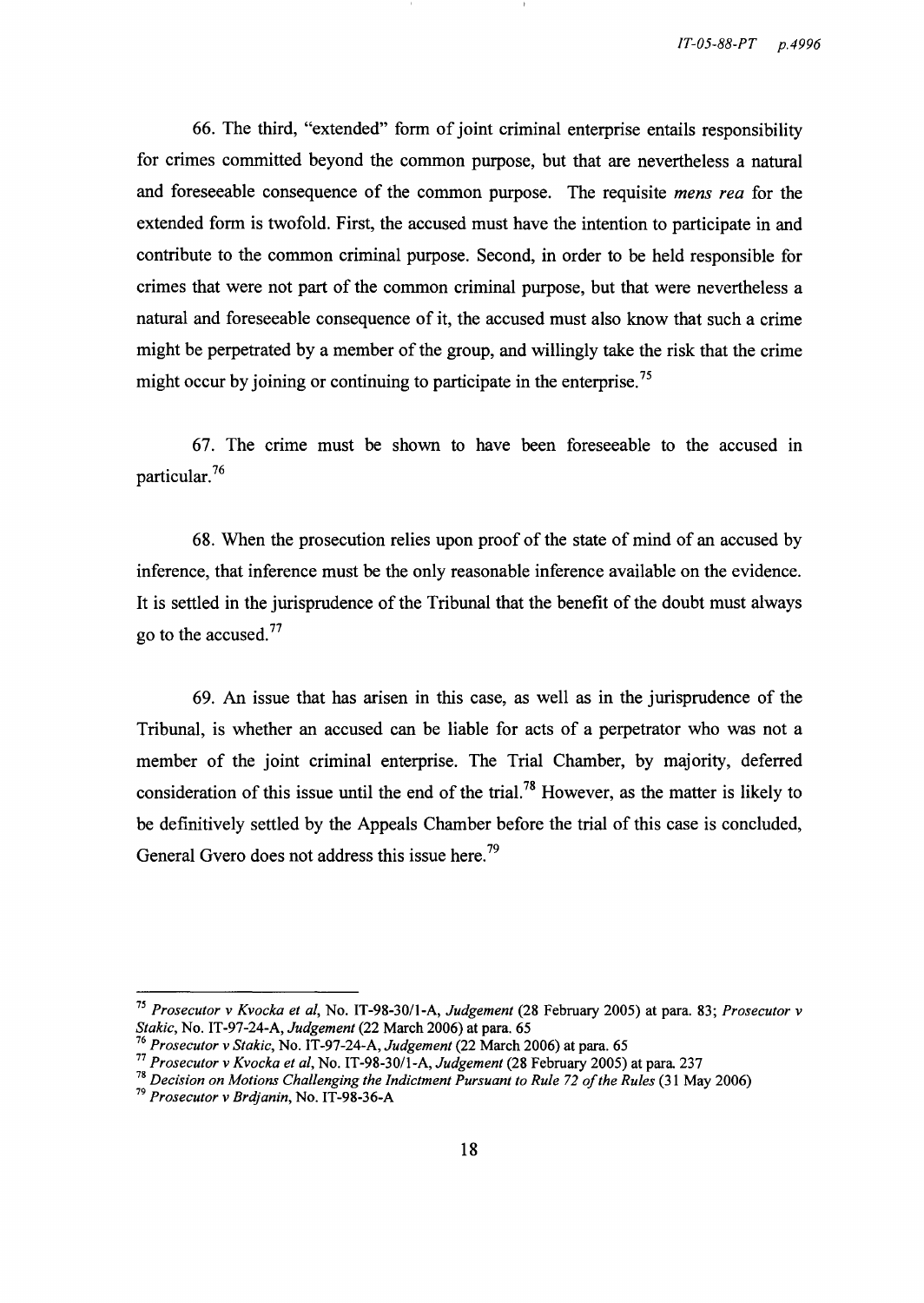## Aiding and Abetting

70. "Otherwise aiding and abetting" consists of assisting or encouraging another to commit a crime. $80$  In order to be found guilty of aiding and abetting, one must act intentionally and with the awareness that he is influencing the principal perpetrator to commit the crime.<sup>81</sup> The act of aiding and abetting must contribute substantially to the commission of the crime. $82$  It remains unsettled whether aiding and abetting can be committed by omission.<sup>83</sup>

71. The aider and abettor must also be aware of the "essential elements" of the crime committed by the principal offender, including the state of mind of the principal offender. 84

#### Superior Responsibility

72. General Gvero is not charged with superior responsibility pursuant to Article 7(3) of the Statute.

#### Liability for Allegedly False Statements

73. The centerpiece of the Prosecution's case against General Gvero is that he "released false statements to the media and international bodies concerning the attacks on the enclaves. $185$  Even if true, such conduct is not prohibited by any of the rules of war.

74. Additional Protocol I to the Geneva Conventions of 1949 contains the following provision in Article 37 (2):

<sup>80</sup>*Prosecutor* v *Semanza,* No. ICTR 97-20-T, *Judgement* (15 May 2003) at paras 384-85

<sup>81</sup>*Prosecutor* v *Semanza,* No. ICTR 97 -20-T, *Judgement* (15 May 2003) at para 388

<sup>82</sup>*Prosecutor* v *Blaskic,* No. IT-95-14-A, *Judgement* (29 July 2004) at para 48; *Prosecutor* v *Ntakirutimana,* No. ICTR-96-1 0-T, *Judgement* (21 February 2003) at para 787

*<sup>83</sup> Prosecutor* v *Strugar,* No. IT -01-42-T, *Judgement* (31 January 2005) at para. 355

*<sup>84</sup> Prosecutor* v *Blagojevic* & *Jokic,* No. IT-02-60-T, *Judgement* (17 January 2005) at para. 727; *Prosecutor*  v *Limaj et ai,* No. IT -03-66-T, *Judgement* (30 November 2005) at para. 518

*<sup>85</sup> Prosecution Pre-Trial Brief* at para. 278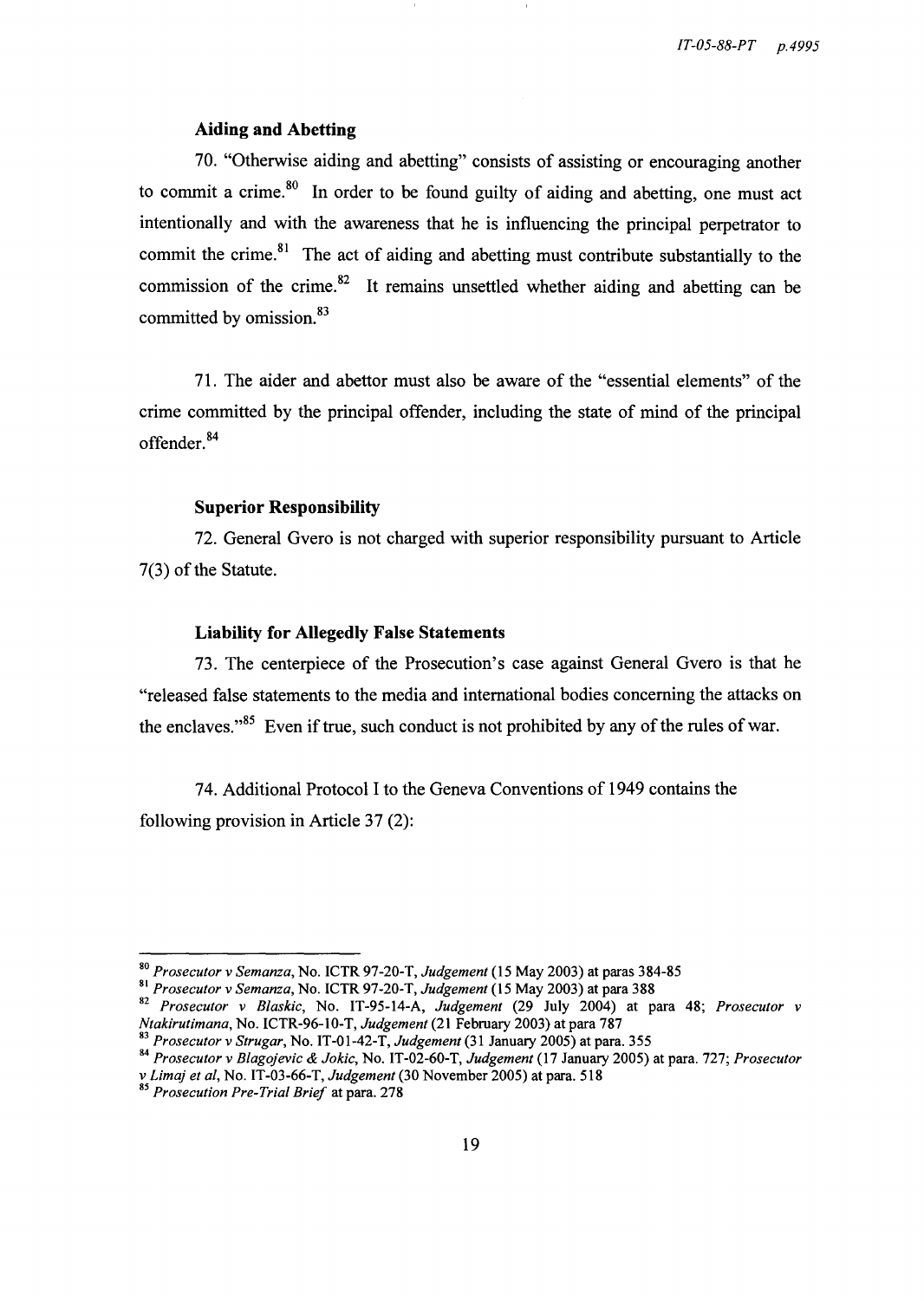Ruses of war are not prohibited. Such ruses are acts which are intended to mislead an adversary or to induce him to act recklessly but which infringe no rule of international law applicable in armed conflict and which are not perfidious because they do not invite the confidence of an adversary with respect to protection under that law. The following are examples of such ruses: the use of camouflage, decoys, mock operations and misinformation. (emphasis added)

75. Domestic military codes of conduct further reinforce the permissibility of misinformation listed in Additional Protocol I. For example, the U.S. Army Field Manual lists "transmitting false or misleading radio or telephone messages" under section 51, Legitimate Ruses. 86 Similar provisions are contained within the guides of other branches of the U.S. armed forces, including the Navy and the Air Force.

76. In the Nuremburg trial of the Nazi leaders, one of the accused, Hans Fritzche, head of the Wireless News Service for the Third Reich, was alleged to have committed war crimes and crimes against humanity by distributing misinformation. The Military Tribunal acquitted him of all charges. $87$  It reasoned that "Fritzsche had no control of the formulation of these propaganda policies. He was merely a conduit to the press of the instructions handed [to] him."<sup>88</sup>

77. Indeed, false information in modem wars is commonplace. For example, a legal ruse committed by the U.S. forces during the first Persian Gulf War was the gathering of forces at sea to insinuate a marine attack when the real offense was coming from land.<sup>89</sup> The Washington Post reported that during the recent Gulf War, "Saddam Hussein refused to order a counterattack against U.S. troops when war erupted in March because he misjudged the initial ground thrust as a ruse."<sup>90</sup> The United States and NATO

<sup>86</sup> U.S. Army Field Manual 27-10. Chapter 2, section 51.

<sup>87</sup> Judgment of the Nuremberg Trials. 127. *88 Id* 

<sup>89</sup> Rohde, David. "Perfidy and Treachery." Crimes of War Project. *available* http://www.crimesofwar.org. 21 June 21, 2006.

<sup>&</sup>lt;sup>90</sup> Coll Steve, "Hussein Was Sure Of Own Survival: Aide Says Confusion Reigned on Eve of War," Wash. Post,

<sup>3</sup> Nov. 2003, AOl.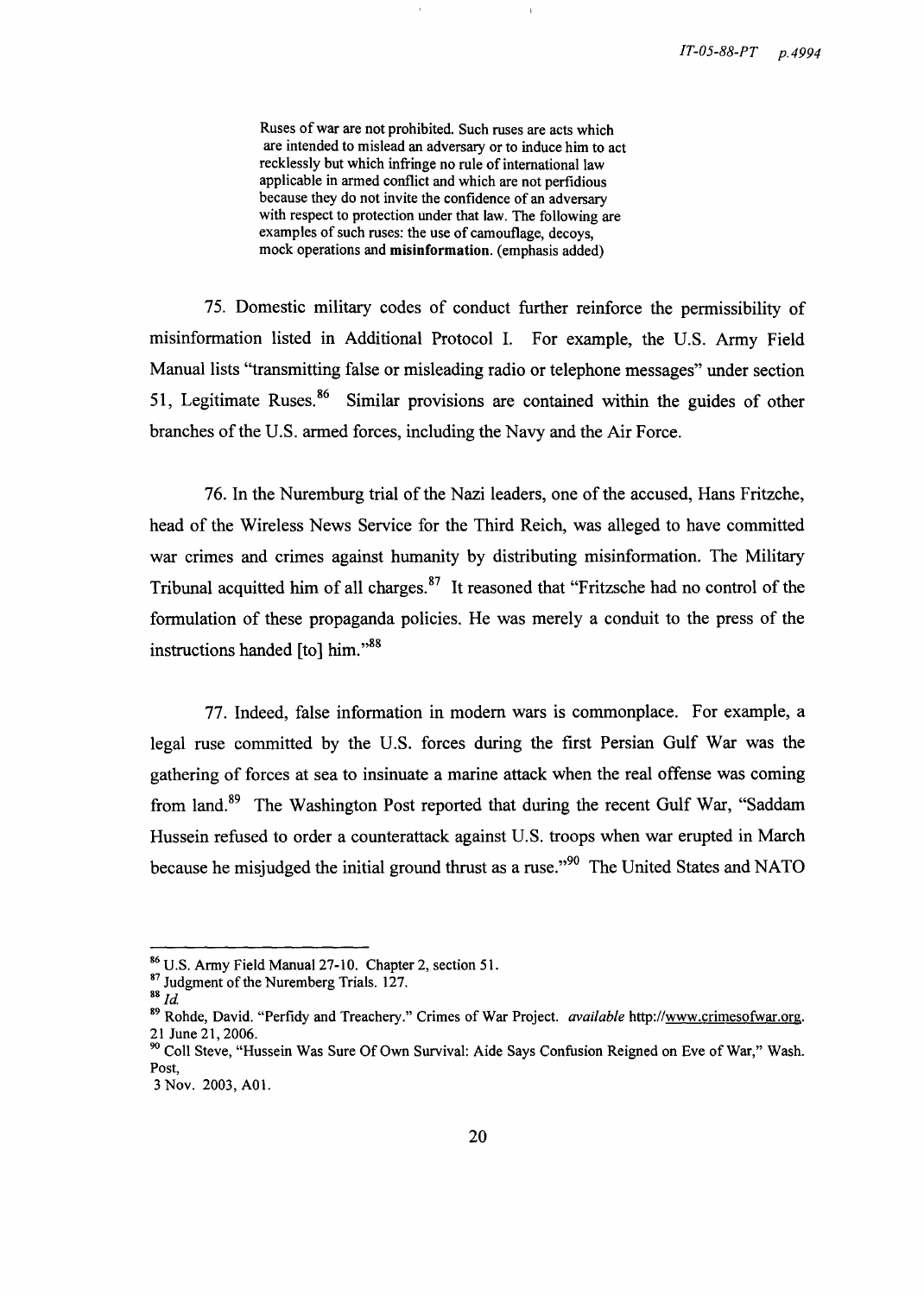have in public statements issued by spokespersons frequently overstated their successes on the battlefields of Kosovo and Iraq in order to marshal public support for their wars.

78. Thus, alleged false statements made by General Gvero, even if proven, are not acts that can form the basis of individual criminal liability for war crimes or crimes against humanity.

## **The Trial**

#### **Credibility of Witnesses**

79. A witness' credibility can be impeached or called into question in a number of different ways, including differences between trial testimony and prior statements or testimony; contradiction with the testimony of other witnesses; and evidence of a motive or bias to testify falsely, such as the receipt of benefits from authorities. The Appeals Chamber has held that:

> When assessing credibility, it is proper for the Trial Chamber to seek corroboration from other evidence, other testimonies, or comparing the witness' prior statement with his oral testimony.<sup>91</sup>

80. The Appeals Chamber and various Trial Chambers have been confronted in previous trials with witnesses whose trial testimony has differed from previous statements they had given to prosecution investigators. The Chambers have recognized that these differences may be explained by the lapse of time, the language used, the accuracy of the interpretation and the impact of trauma on the witness. However, where the inconsistencies cannot be so explained to the satisfaction of the Trial Chamber, the reliability of the witness' testimony may be questioned. $92$ 

81. Inconsistencies may raise doubts in relation to the particular piece of evidence in question or, where such inconsistencies are found to be material, to the witness'

<sup>91</sup>*Prosecutor* v *Bagilishema,* No. ICTR-95-1A-A, *Judgement* (2 July 2002) at para 78

*<sup>92</sup> Prosecutor* v *Bagilishema,* No. 95-1A-A, *Judgement* (2 July 2002) at para. 99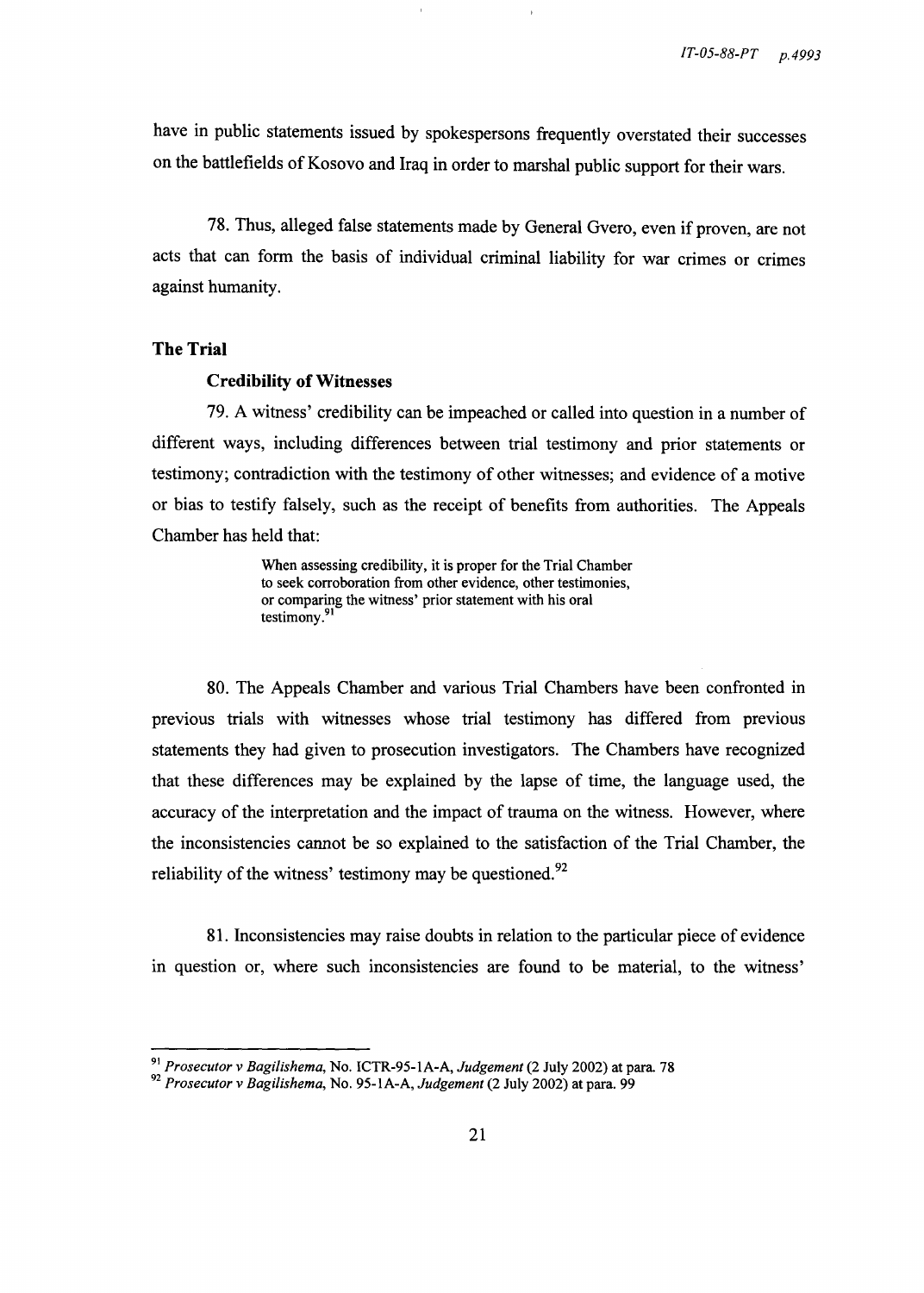evidence as a whole. $93$  As a result, previous statements are an important tool for assessing the credibility of a witness.<sup>94</sup>

82. The underlying assumption is that a person who truly observed an event will recount the event the same way whenever that person testifies or makes a statement about the event. Whilst minor inconsistencies are a natural product of human memory, a person who fabricates testimony will often be exposed by a detailed examination of the events and comparison of the testimony with what the witness has said in the past. In short, a person who is lying has more trouble keeping his story straight than a person who is telling the truth.

83. A witness' testimony can also be evaluated by examining whether it is corroborated or contradicted by other evidence. For example, in the *Bagilishema* case<sup>95</sup>, the Appeals Chamber held that it was reasonable to reject evidence that the accused was present at a stadium when there was scant corroboration for such evidence, and where the evidence was contradicted by the testimony of two other witnesses.<sup>96</sup>

84. It is the duty of the prosecution to corroborate the testimony of its witnesses. The alleged difficulty in obtaining evidence cannot be used as an excuse to reduce the prosecution's burden of proving the guilt of the accused to below "beyond a reasonable doubt.',97

85. Similarly, although an accused does not have the burden of presenting any evidence or proving his innocence, evidence that contradicts the testimony of a prosecution witness is highly probative of the credibility of that witness. For example, if a witness is shown to be untruthful about his own role in the crimes, it follows that he is

*<sup>93</sup> Prosecutor* v *Akayesu,* No. ICTR 96-4-A, *Judgement* (1 June 2001) at para 142

*<sup>94</sup> Prosecutor* v *Akayesu,* No. ICTR 96-4-A, *Judgement* (1 June 2001) at para 169

*<sup>95</sup> Prosecutor* v. *Bagilishema,* No. ICTR-95-1A-A (2 July 2002)

*<sup>96</sup> Prosecutor* v. *Bagilishema,* No. ICTR-95-1A-A (2 July 2002), para 108

*<sup>97</sup> Prosecutor* v *Kupreskic,* No. IT-95-16-A, *Judgement* (23 October 2001) at para 190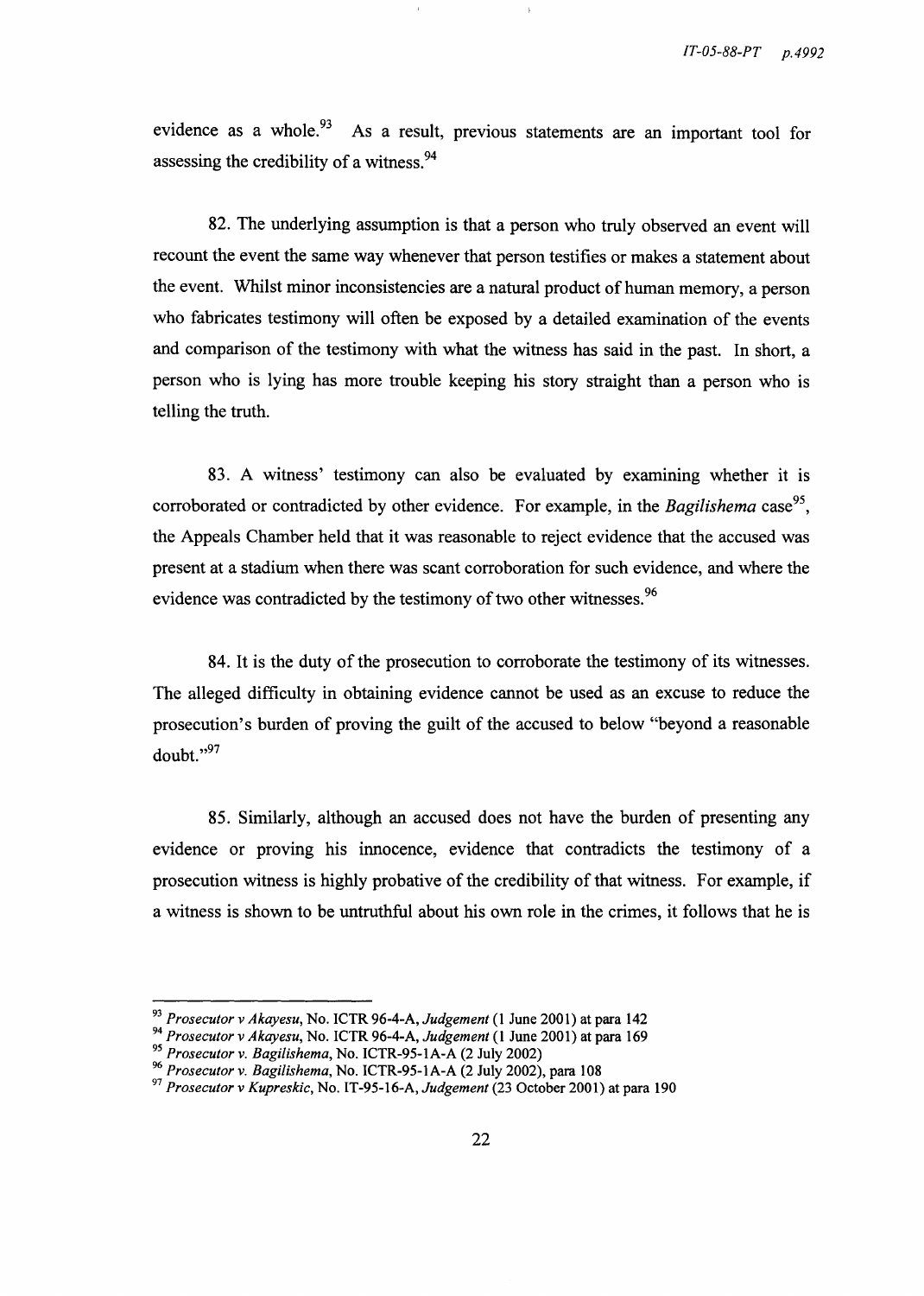not a sufficiently reliable witness as to the involvement or non-involvement of other individuals.<sup>98</sup>

86. Another important factor in evaluating the credibility of a witness is evidence of the bias or motive of the witness in testifying. A witness can be found to be untruthful when his testimony between direct and cross-examination shifts in such a way that it appears that the witness is trying to incriminate the accused more decisively.<sup>99</sup> In addition, evidence of benefits received or hoped for by the witness is important when assessing the truthfulness of the witness' testimony.

87. A witness who has or hopes to receive benefits for himself or his family for testifying must be viewed with great caution. The authorities, and not the defence, are in a position to provide rewards for testimony, ranging from monetary payments to reduction in sentences or improvement of conditions. The incentive for witnesses to fabricate testimony to obtain these benefits is great, and the injustice that can result from a Trial Chamber relying on such false testimony is irreparable.

88. The application of these general principles to specific witnesses in this case will have to await the closing submissions after all of the witnesses have testified.

## **Rebuttal Evidence**

89. General Gvero wishes to point out that Trial Chambers at both the ICTR and at the ICTY have been loathe to extend a trial by allowing rebuttal evidence after the defence has presented its case. Rebuttal evidence is reserved for that rare case where the defence case raises a new issue that could not have reasonably been foreseen by the prosecution. 100

*<sup>98</sup> Prosecutor* v *Kupreskic,* No. IT-95-16-A, *Judgement* (23 October 2001) at para 346

*<sup>99</sup> Prosecutor* v *Bagilishema,* No. ICTR-95-1A-A, *Judgement* (2 July 2002) at para 87

<sup>100</sup>*Prosecutor* v *Delalic et aI,* No. IT -98-21-A, *Judgement* (20 February 2001) at para 273-76; *Prosecutor*  v *Krstic,* No. IT-98-33-T, *Judgement* (4 May 2001) *Prosecutor* v *Kamuhanda,* No. ICTR-98-54A-T, *Judgement* (13 May 2003) at para 18; *Prosecutor* v *Kajelijeli,* No. ICTR-98-44A-T, *Judgement* (12 May 2003) at para 25; *Prosecutor* v *Ntagerura et aI,* No. ICTR-99-46-T, *Judgement* (21 May 2003) at para 32- *34; Prosecutor* v *Limaj et aI,* No. IT -03-66-T, *Decision on Prosecution's Motion to Admit Rebuttal Statements Via Rule* 92 *bis* (7 July 2005) at para. 6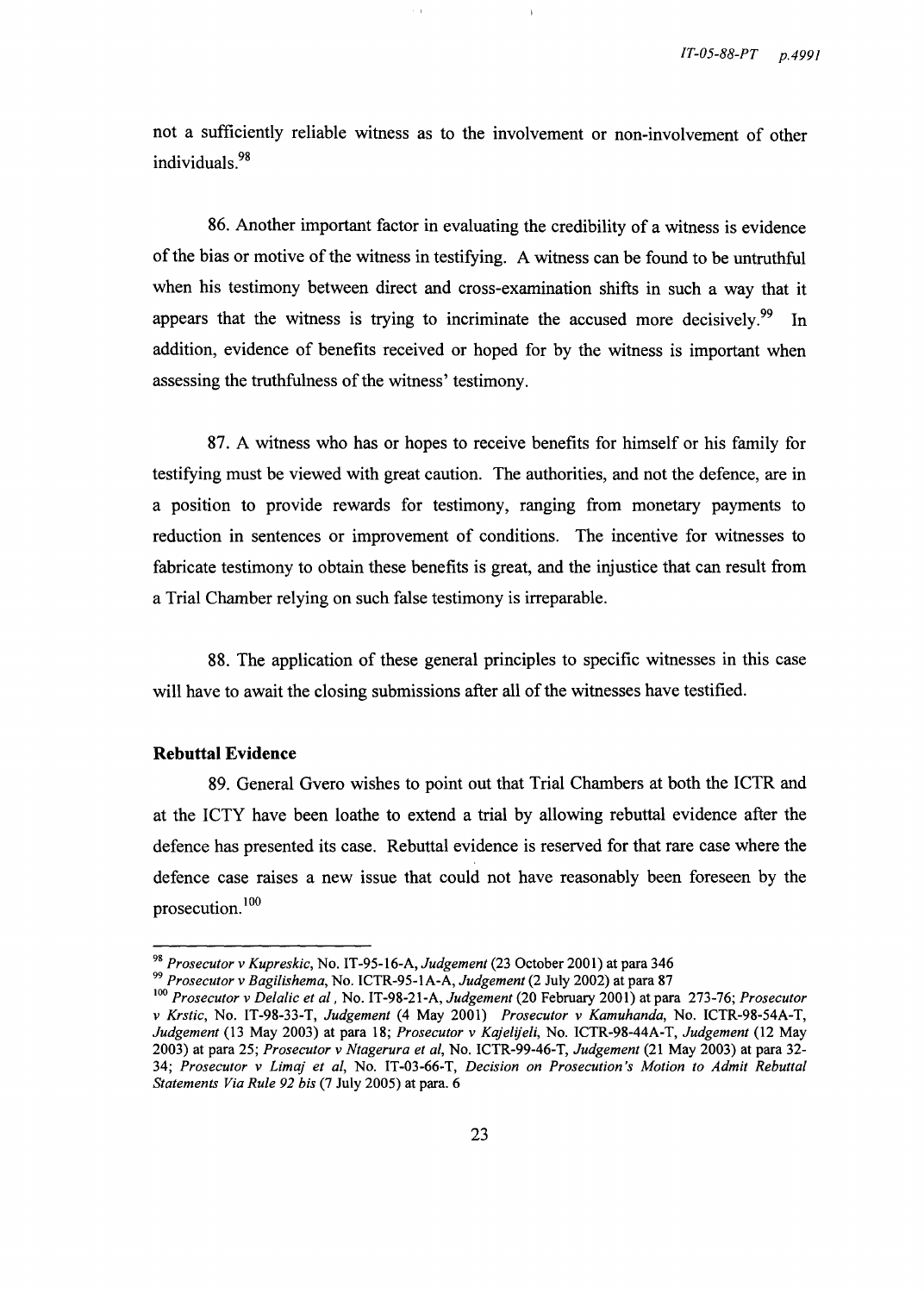90. Only highly probative evidence on a significant issue in response to defence evidence that could not reasonably have been forseen, and not mere reinforcement of the prosecution's case-in-chief, will be permitted in rebuttal. 101 Rebuttal evidence may not be called by the prosecution merely because its case has been met by contradicting evidence. 102

91. General Gvero wishes to put the Prosecution on notice that he contests every element of each offence with which he is charged. The Prosecution should not be surprised by any Defence evidence that pertains to these matters and should bring all of its evidence in its case-in-chief. General Gvero will object to any effort to fill the holes in the Prosecution's case by so-called rebuttal evidence.

## Written Statement Pursuant to Rule 65 ter (F)

## (1) Nature of the Defence

92. General Gvero never planned, instigated, ordered, committed or otherwise aided and abetted any of the crimes with which he is charged; nor was he was ever a member of any joint criminal enterprise.

#### (2) Matters in Issue

93. General Gvero declines to recognise any portions of the Prosecution's pre-trial brief and insists upon putting the Prosecution to its burden of proving all essential elements of the offenses and all facts that it has alleged.

<sup>101</sup>*Prosecutor* v *Kordic* & *Cerkez,* No. IT-65-14/2-A, *Judgement* (17 December 2004) at para. 220; *Prosecutor* v *Lima} et ai,* No. IT -03-66-T, *Decision on Prosecution's Motion to Admit Rebuttal Statements Via Rule* 92 *bis* (7 July 2005) at para. 6; *Prosecutor* v. *Oric,* No. IT-03-68-T, *Decision on the Prosecution Motion With Addendum and Urgent Addendum to Present Rebuttal Evidence Pursuant to Rule 85(A)(iii)* (9 February 2006); *Prosecutor* v *Natelic* & *Martinovic,* No. IT-98-34-A, *Judgement* (3 May 2006) at para. 258 <sup>102</sup>*Prosecutor* v *Lima} et ai,* No. IT -03-66-T, *Decision on Prosecution's Motion to Admit Rebuttal Statements Via Rule* 92 *bis* (7 July 2005) at para. 6; *Prosecutor* v. *Oric,* No. IT-03-68-T, *Decision on the Prosecution Motion With Addendum and Urgent Addendum to Present Rebuttal Evidence Pursuant to Rule 85(A)(iii)* (9 February 2006)